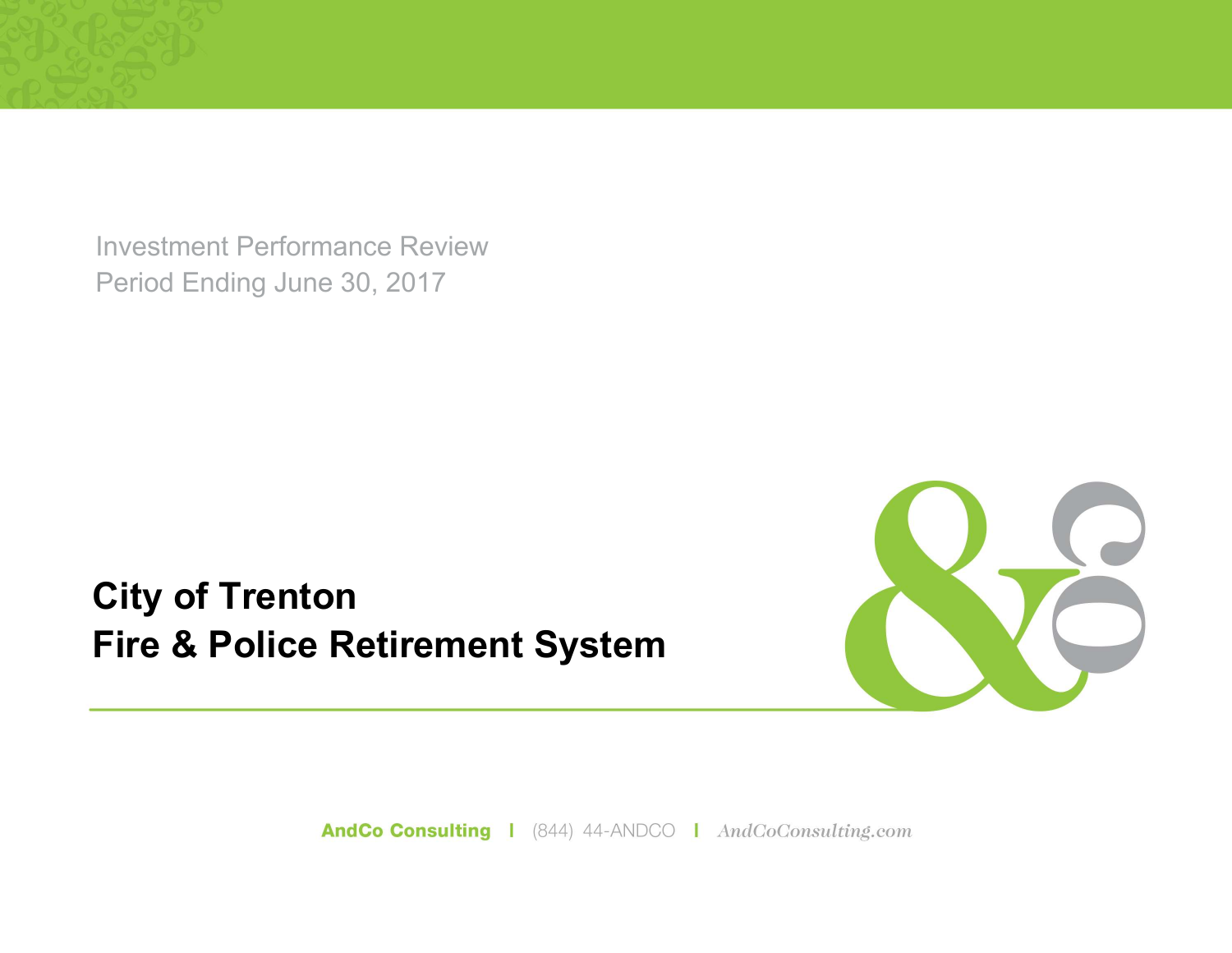## $88$

|                          |        |      |            |               | <b>Russell Indices Style Returns</b> |                           |    |     |            |      |   |      |      |     |
|--------------------------|--------|------|------------|---------------|--------------------------------------|---------------------------|----|-----|------------|------|---|------|------|-----|
| <b>Equities</b>          | Month  | 3 M  | <u>YTD</u> | <u>l Year</u> | 3 Yr<br><u>Ann</u>                   | <u>5 Yr</u><br><u>Ann</u> |    |     |            | G    |   |      | в    |     |
| S&P 500 Total Return     | 0.62   | 3.09 | 9.34       | 17.90         | 9.60                                 | 14.62                     |    | 4.7 | 9.3        | 14.0 |   | 17.3 | 12.0 |     |
| Russell Midcap Index     | 0.99   | 2.70 | 7.98       | 16.47         | 7.68                                 | 14.72                     |    |     |            |      |   |      |      |     |
| Russell 2000 Index       | 3.46   | 2.46 | 4.98       | 24.57         | 7.34                                 | 13.69                     |    | 5.2 | 8.0        | 11.4 | м | 19.9 | 13.7 |     |
| Russell 1000 Growth Indx | (0.26) | 4.67 | 13.99      | 20.42         | 11.09                                | 15.29                     | M  |     |            |      |   |      |      |     |
| Russell 1000 Value Index | 1.63   | 1.34 | 4.66       | 15.51         | 7.34                                 | 13.93                     | s. | 0.5 | 5.0        | 10.0 | ົ | 31.6 | 21.2 | 11. |
| Russell 3000 Index       | 0.90   | 3.02 | 8.93       | 18.50         | 9.09                                 | 14.57                     |    |     |            |      | ə |      |      |     |
| <b>MSCI EAFE NR</b>      | (0.18) | 6.12 | 13.81      | 20.27         | 1.15                                 | 8.68                      |    |     | <b>YTD</b> |      |   |      | 2016 |     |
| <b>MSCI EM NR</b>        | 1.01   | 6.27 | 18.43      | 23.74         | 1.07                                 | 3.95                      |    |     |            |      |   |      |      |     |

Market Update June 30, 2017

|   |     | в   | G    |   | ٧    | в      | G    |
|---|-----|-----|------|---|------|--------|------|
| L | 4.7 | 9.3 | 14.0 |   | 17.3 | $12.0$ | 7.0  |
| М | 5.2 | 8.0 | 11.4 | M | 19.9 | 13.7   | 7.3  |
| S | 0.5 | 5.0 | 10.0 | S | 31.6 | 21.2   | 11.3 |
|   |     | YTD |      |   |      | 2016   |      |

|                                 |        |      | Index Returns (%) |        |                       |                                 |                           |          | Levels      |         |
|---------------------------------|--------|------|-------------------|--------|-----------------------|---------------------------------|---------------------------|----------|-------------|---------|
| <b>Fixed Income</b>             | Month  | 3 M  | <u>YTD</u>        | Year   | Mod. Adi.<br>Duration | <b>Yield to</b><br><b>Worst</b> | Currencies                | 06/30/17 | 12/31/16    | 12/31/1 |
| U.S. Aggregate                  | (0.10) | l.45 | 2.27              | (0.31) | 6.01                  | 2.55                            | Euro Spot                 | 1.14     | i.05        | 1.09    |
| U.S. Corporate Investment Grade | 0.31   | 2.54 | 3.80              | 2.28   | 7.49                  | 3.19                            | <b>British Pound Spot</b> | 30. ا    | <b>1.23</b> | 1.47    |
| U.S. Corporate High Yield       | 0.14   | 2.17 | 4.93              | 12.70  | 3.89                  | 5.62                            | Japanese Yen Spot         | 112.39   | 116.96      | 120.22  |
| Global Aggregate                | (0.09) | 2.60 | 4.41              | (2.18) | 6.99                  | 1.62                            | Swiss Franc Spot          | 0.96     | l.02        | 1.00    |

|                                |          |          | Levels (%) |          |          |
|--------------------------------|----------|----------|------------|----------|----------|
| <b>Key Rates</b>               | 06/30/17 | 12/31/16 | 12/31/15   | 12/31/14 | 12/31/13 |
| 3 Month                        | 1.01     | 0.50     | 0.16       | 0.04     | 0.07     |
| US 2 Year                      | 1.38     | 1.19     | 1.05       | 0.66     | 0.38     |
| US 10 Year                     | 2.30     | 2.44     | 2.27       | 2.17     | 3.03     |
| US 30 Year                     | 2.83     | 3.07     | 3.02       | 2.75     | 3.97     |
| ICE LIBOR USD 3M               | 1.30     | 1.00     | 0.61       | 0.26     | 0.25     |
| Euribor 3 Month ACT/360        | (0.33)   | (0.32)   | (0.13)     | 0.08     | 0.29     |
| Bankrate 30Y Mortgage Rates Na | 3.87     | 4.06     | 3.90       | 3.99     | 4.54     |
| Prime                          | 4.25     | 3.75     | 3.50       | 3.25     | 3.25     |



| Worst<br>n | <b>Currencies</b>         | 06/30/17 | 12/31/16 | 12/31/15 |
|------------|---------------------------|----------|----------|----------|
| 2.55       | Euro Spot                 | 1.14     | 1.05     | 1.09     |
| 3.19       | <b>British Pound Spot</b> | 1.30     | 1.23     | 1.47     |
| 5.62       | Japanese Yen Spot         | 112.39   | 116.96   | 120.22   |
| 1.62       | Swiss Franc Spot          | 0.96     | 1.02     | 1.00     |

| Levels (%) |          |          |
|------------|----------|----------|
| 12/31/15   | 12/31/14 | 12/31/13 |
| 0.16       | 0.04     | 0.07     |
| 1.05       | 0.66     | 0.38     |
| 2.27       | 2.17     | 3.03     |
| 3.02       | 2.75     | 3.97     |
| 0.61       | 0.26     | 0.25     |
| (0.13)     | 0.08     | 0.29     |
| 3.90       | 3.99     | 4.54     |
| 3.50       | 3.25     | 3.25     |
|            |          |          |

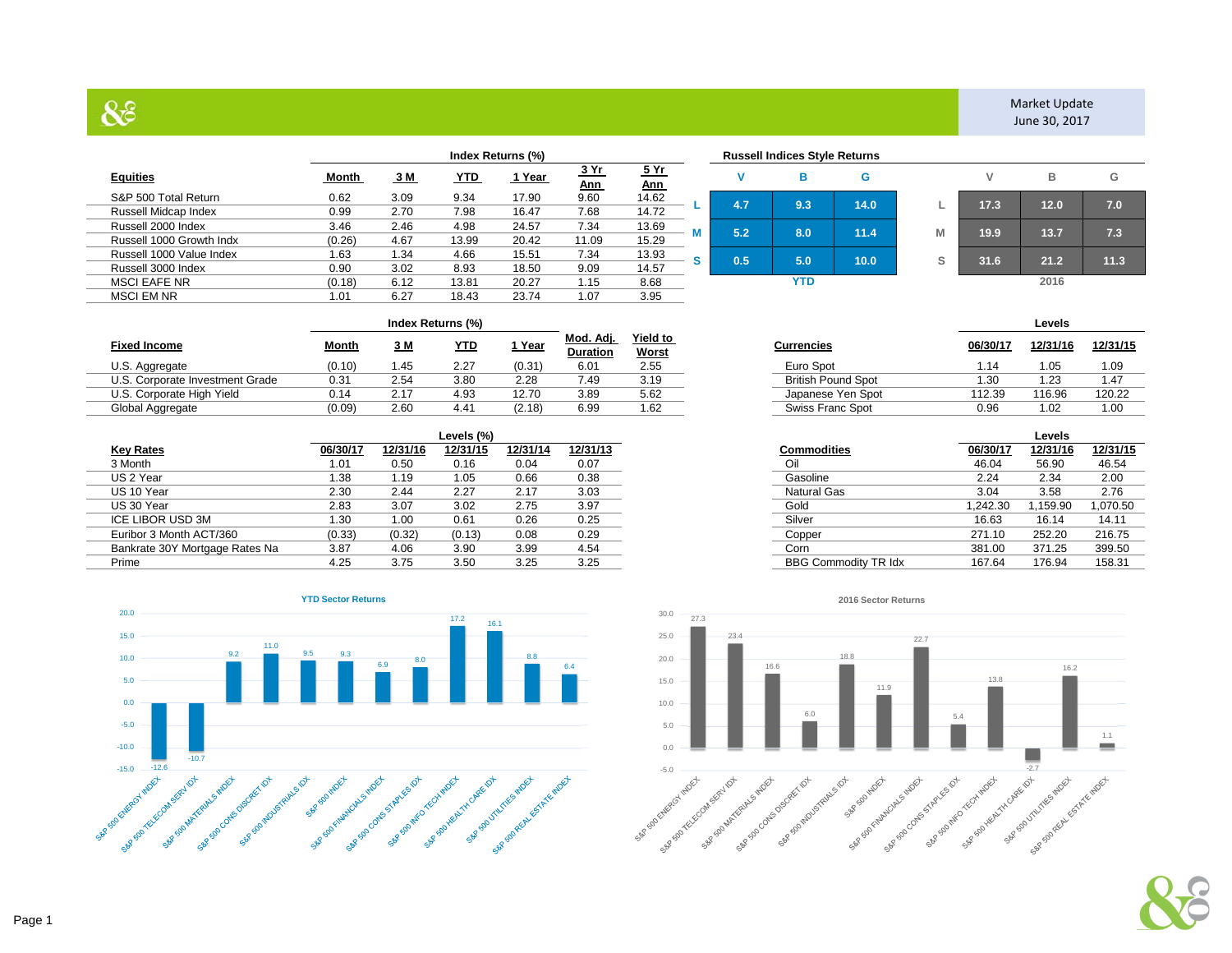March 31, 2017 : \$51,228,624 June 30, 2017 : \$52,257,572



| <b>Allocation</b>                   |                     |                   | <b>Allocation</b>           |                     |                   |
|-------------------------------------|---------------------|-------------------|-----------------------------|---------------------|-------------------|
|                                     | <b>Market Value</b> | <b>Allocation</b> |                             | <b>Market Value</b> | <b>Allocation</b> |
| $\blacksquare$ US Equity            | 27,493,302          | 53.7              | $\blacksquare$ US Equity    | 24,397,384          | 46.7              |
| $\blacksquare$ International Equity | 9,409,271           | 18.4              | International Equity        | 9,824,243           | 18.8              |
| ■ US Fixed Income                   | 12,301,762          | 24.0              | <b>US Fixed Income</b>      | 12.393.956          | 23.7              |
| Global Fixed Income                 | 793.801             | 1.5               | Global Fixed Income         | 2.748.414           | 5.3               |
| US REIT (Real-Estate Funds)         | 753,303             | 1.5               | US REIT (Real-Estate Funds) | 2,035,639           | 3.9               |
| $\blacksquare$ Cash                 | 477,185             | 0.9               | $\blacksquare$ Cash         | 857.935             | 1.6               |

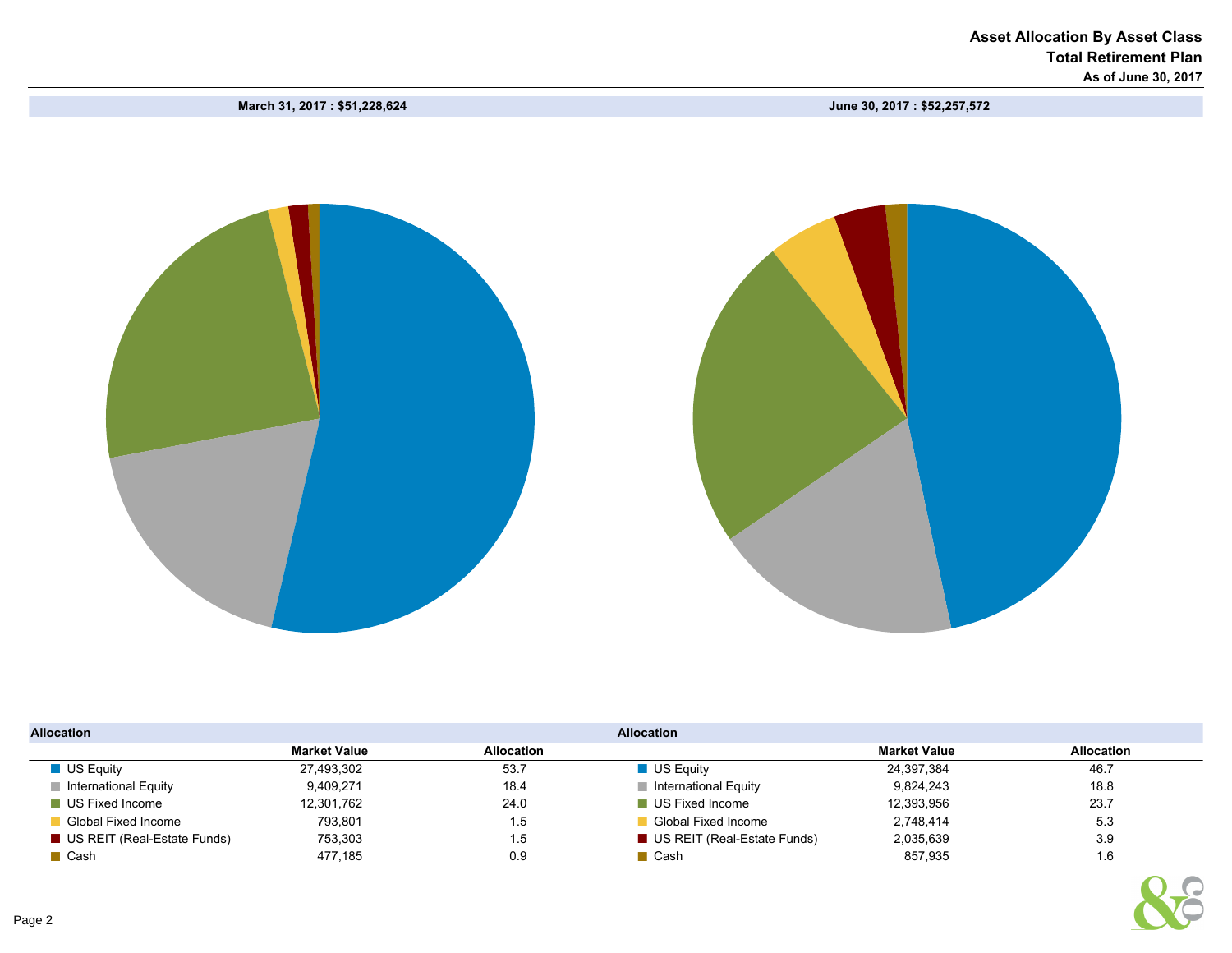### Asset Allocation By Manager Trenton Fire & Police

As of June 30, 2017

| <b>Market Value</b><br>Vanguard 500 Index (VFIAX)<br>0.0<br>0.0<br>Seizert Capital<br>10.7<br>Edgewood Large Growth (EGFIX)<br>5,457,540<br>12.7<br>Aristotle Value Equity<br>6,490,899<br>■ Vanguard Total Stock Market (VTI)<br>8.2<br>4,177,048<br>9.7<br>Hamlin Capital<br>4,945,015<br>12.5<br>Loomis Sayles SMID Core<br>6,422,801<br>12.7<br>Vanguard FTSE Developed Markets (VEA)<br>6,481,828<br>Vanguard FTSE Emerging Markets (VWO)<br>5.7<br>2,927,443<br>Loomis Sayles Core Plus<br>14.1<br>7,234,477<br>5.9<br>■ JP Morgan Strategic Income (JSOSX)<br>3,026,056<br>iShares TIPS (TIP)<br>4.0<br>2,041,229<br>Templeton Global Total Return (FTTRX)<br>793,801<br>1.5<br>Vanguard REIT (VNQ)<br>753,303<br>1.5<br>Cash Account<br>477,185<br>0.9 | March 31, 2017: \$51,228,624 | <b>Allocation</b> |                   |
|----------------------------------------------------------------------------------------------------------------------------------------------------------------------------------------------------------------------------------------------------------------------------------------------------------------------------------------------------------------------------------------------------------------------------------------------------------------------------------------------------------------------------------------------------------------------------------------------------------------------------------------------------------------------------------------------------------------------------------------------------------------|------------------------------|-------------------|-------------------|
|                                                                                                                                                                                                                                                                                                                                                                                                                                                                                                                                                                                                                                                                                                                                                                |                              |                   | <b>Allocation</b> |
|                                                                                                                                                                                                                                                                                                                                                                                                                                                                                                                                                                                                                                                                                                                                                                |                              |                   |                   |
|                                                                                                                                                                                                                                                                                                                                                                                                                                                                                                                                                                                                                                                                                                                                                                |                              |                   |                   |
|                                                                                                                                                                                                                                                                                                                                                                                                                                                                                                                                                                                                                                                                                                                                                                |                              |                   |                   |
|                                                                                                                                                                                                                                                                                                                                                                                                                                                                                                                                                                                                                                                                                                                                                                |                              |                   |                   |
|                                                                                                                                                                                                                                                                                                                                                                                                                                                                                                                                                                                                                                                                                                                                                                |                              |                   |                   |
|                                                                                                                                                                                                                                                                                                                                                                                                                                                                                                                                                                                                                                                                                                                                                                |                              |                   |                   |
|                                                                                                                                                                                                                                                                                                                                                                                                                                                                                                                                                                                                                                                                                                                                                                |                              |                   |                   |
|                                                                                                                                                                                                                                                                                                                                                                                                                                                                                                                                                                                                                                                                                                                                                                |                              |                   |                   |
|                                                                                                                                                                                                                                                                                                                                                                                                                                                                                                                                                                                                                                                                                                                                                                |                              |                   |                   |
|                                                                                                                                                                                                                                                                                                                                                                                                                                                                                                                                                                                                                                                                                                                                                                |                              |                   |                   |
|                                                                                                                                                                                                                                                                                                                                                                                                                                                                                                                                                                                                                                                                                                                                                                |                              |                   |                   |
|                                                                                                                                                                                                                                                                                                                                                                                                                                                                                                                                                                                                                                                                                                                                                                |                              |                   |                   |
|                                                                                                                                                                                                                                                                                                                                                                                                                                                                                                                                                                                                                                                                                                                                                                |                              |                   |                   |
|                                                                                                                                                                                                                                                                                                                                                                                                                                                                                                                                                                                                                                                                                                                                                                |                              |                   |                   |
|                                                                                                                                                                                                                                                                                                                                                                                                                                                                                                                                                                                                                                                                                                                                                                |                              |                   |                   |
|                                                                                                                                                                                                                                                                                                                                                                                                                                                                                                                                                                                                                                                                                                                                                                |                              |                   |                   |

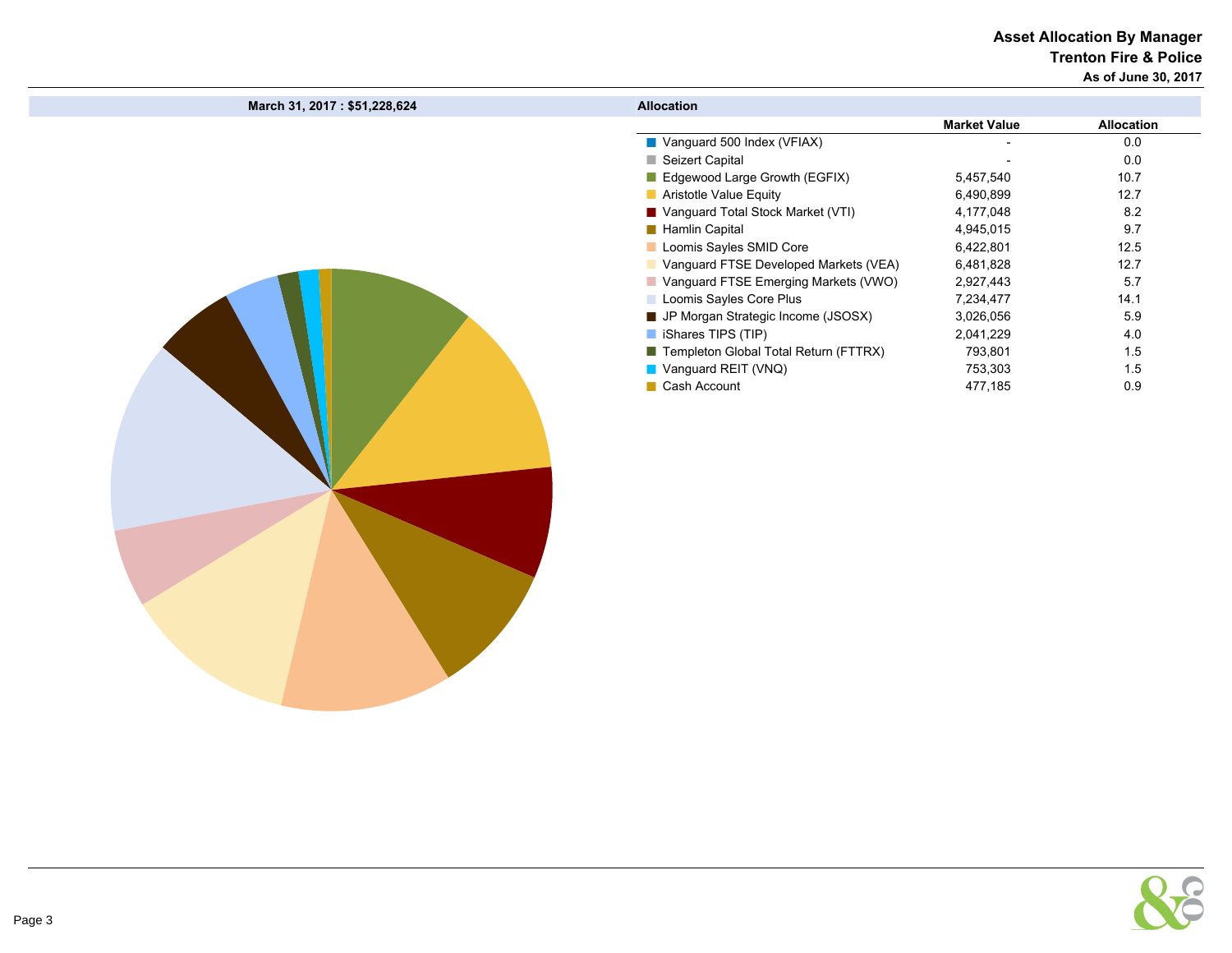#### Asset Allocation By Manager Trenton Fire & Police As of June 30, 2017

| June 30, 2017 : \$52,257,572 | <b>Allocation</b>                     |                     |                   |
|------------------------------|---------------------------------------|---------------------|-------------------|
|                              |                                       | <b>Market Value</b> | <b>Allocation</b> |
|                              | Vanguard 500 Index (VFIAX)            | 12,704,197          | 24.3              |
|                              | Seizert Capital                       | 5,030,462           | 9.6               |
|                              | Edgewood Large Growth (EGFIX)         |                     | 0.0               |
|                              | Aristotle Value Equity                |                     | 0.0               |
|                              | Vanguard Total Stock Market (VTI)     |                     | 0.0               |
|                              | <b>Hamlin Capital</b>                 |                     | 0.0               |
|                              | Loomis Sayles SMID Core               | 6,662,725           | 12.7              |
|                              | Vanguard FTSE Developed Markets (VEA) | 6,814,990           | 13.0              |
|                              | Vanguard FTSE Emerging Markets (VWO)  | 3,009,253           | 5.8               |
|                              | Loomis Sayles Core Plus               | 12,393,956          | 23.7              |
|                              | JP Morgan Strategic Income (JSOSX)    |                     | 0.0               |
|                              | Shares TIPS (TIP)                     |                     | 0.0               |
|                              | Templeton Global Total Return (FTTRX) | 2,748,414           | 5.3               |
|                              | Vanguard REIT (VNQ)                   | 2,035,639           | 3.9               |
|                              | Cash Account                          | 857,935             | 1.6               |
|                              |                                       |                     |                   |

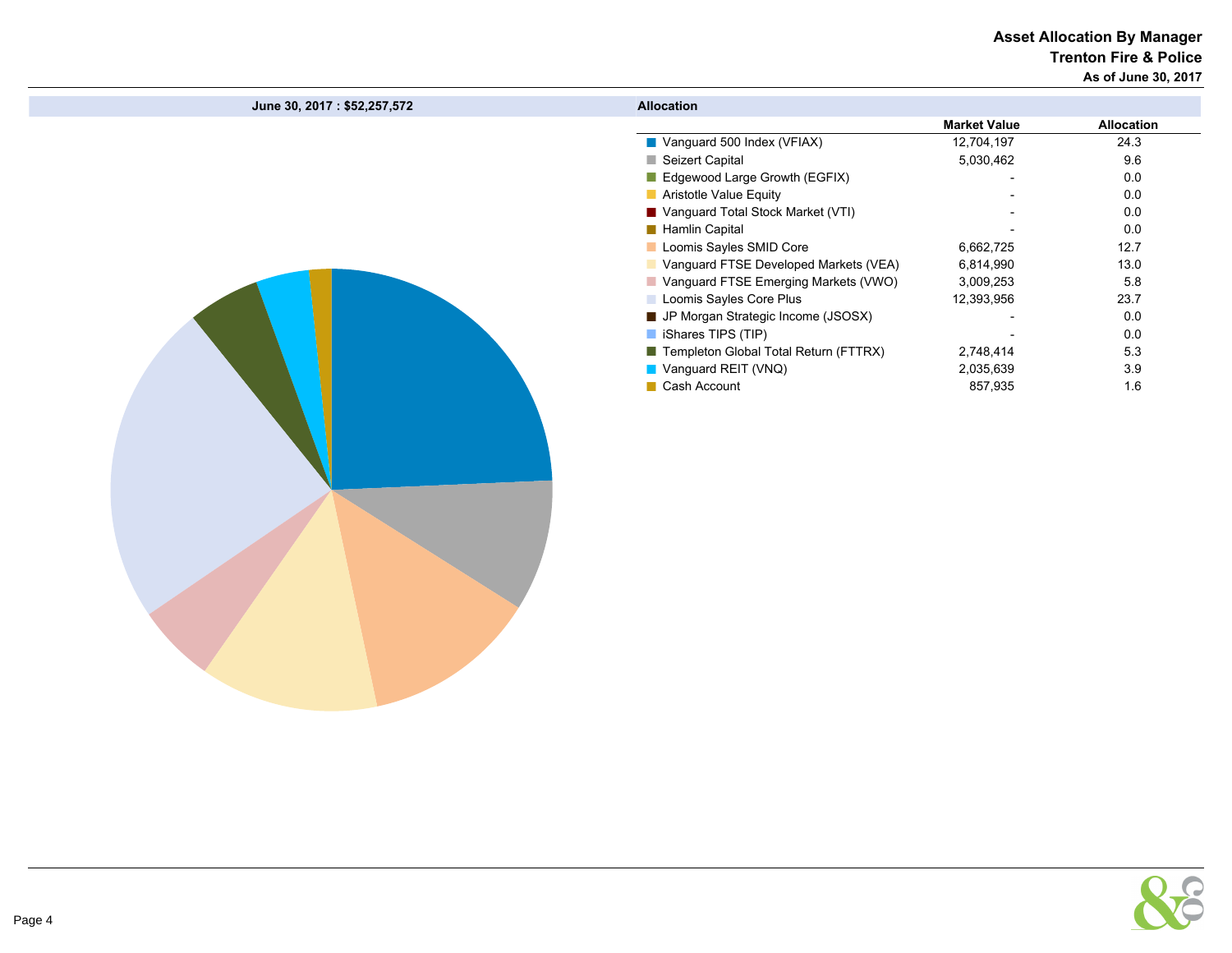

#### Asset Allocation Compliance

|                                   | Asset<br><b>Allocation</b> | Current<br>Allocation (%) | Minimum<br>Allocation (%) | Target<br>Allocation (%) | Maximum<br>Allocation (%) | Min. Rebal.<br>(\$000) | <b>Target Rebal.</b><br>(\$000) | Max. Rebal.<br>(\$000) |
|-----------------------------------|----------------------------|---------------------------|---------------------------|--------------------------|---------------------------|------------------------|---------------------------------|------------------------|
| <b>Total Retirement Plan</b>      | 52.257.572                 | 100.0                     | N/A                       | 100.0                    | N/A                       | -                      | $\overline{\phantom{0}}$        |                        |
| <b>Total Domestic Equity</b>      | 24,397,384                 | 46.7                      | 45.0                      | 50.0                     | 55.0                      | -881.477               | 1.731.402                       | 4.344.281              |
| <b>Total International Equity</b> | 9.824.243                  | 18.8                      | 15.0                      | 20.0                     | 20.0                      | $-1.985.607$           | 627.271                         | 627.271                |
| <b>Total Fixed Income</b>         | 15.142.370                 | 29.0                      | 25.0                      | 30.0                     | 35.0                      | $-2.077.977$           | 534.901                         | 3.147.780              |
| <b>Total Real Estate</b>          | 2,035,639                  | 3.9                       | 0.0                       | 0.0                      | 5.0                       | $-2.035.639$           | $-2.035.639$                    | 577.239                |
| <b>Total Cash</b>                 | 857.935                    | 1.6                       | 0.0                       | 0.0                      | 10.0                      | -857.935               | $-857.935$                      | 4.367.822              |
| Private Equity                    | $\overline{\phantom{0}}$   | 0.0                       | 0.0                       | 0.0                      | 5.0                       |                        |                                 | 2,612,879              |

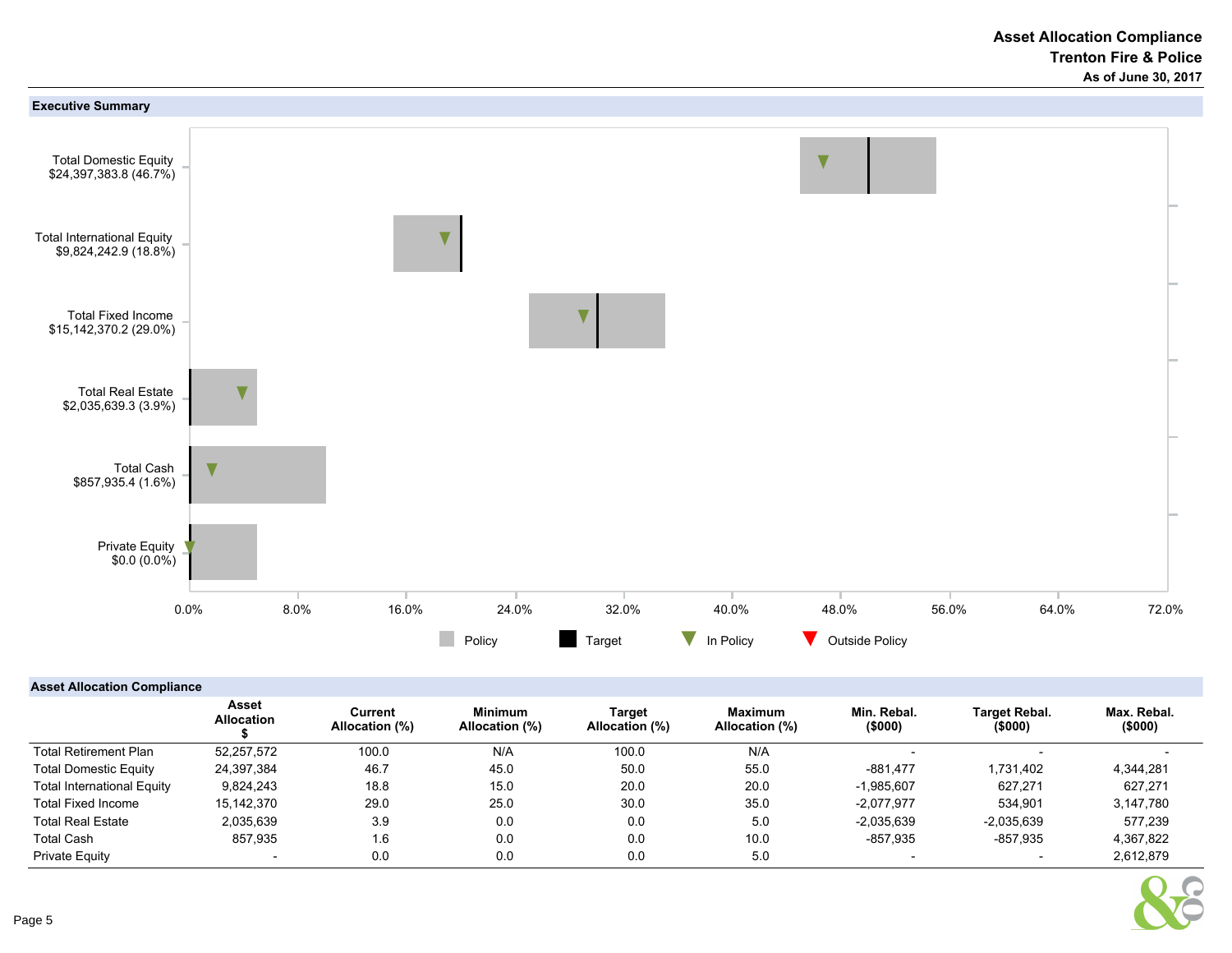Comparative Performance Trailing Returns Trenton Fire & Police

As of June 30, 2017

| <b>Comparative Performance</b>              |      |            |             |      |       |      |      |      |             |      |       |      |      |              |             |       |                          |
|---------------------------------------------|------|------------|-------------|------|-------|------|------|------|-------------|------|-------|------|------|--------------|-------------|-------|--------------------------|
|                                             |      | <b>QTR</b> | <b>FYTD</b> |      | 1 YR  |      | 3 YR |      | <b>5 YR</b> |      | 7 YR  |      |      | <b>10 YR</b> | Inception   |       | Inception<br><b>Date</b> |
| <b>Total Retirement Plan</b>                | 3.36 | (22)       | 14.60       | (10) | 14.60 | (10) | 4.58 | (78) | 8.06        | (78) | 8.53  | (83) | 4.98 | (83)         | 7.34        | (100) | 03/01/1988               |
| <b>Total Fund Policy</b>                    | 3.06 | (43)       | 11.72       | (60) | 11.72 | (60) | 4.47 | (82) | 7.55        | (88) | 8.31  | (89) | 4.96 | (83)         | 8.01        | (90)  |                          |
| All Public Plans-Total Fund Median          | 2.96 |            | 12.09       |      | 12.09 |      | 5.35 |      | 8.88        |      | 9.37  |      | 5.58 |              | 8.48        |       |                          |
| <b>Total Domestic Equity</b>                |      |            |             |      |       |      |      |      |             |      |       |      |      |              |             |       |                          |
| Vanguard 500 Index (VFIAX)                  | N/A  |            | N/A         |      | N/A   |      | N/A  |      | N/A         |      | N/A   |      | N/A  |              | $0.62$ (54) |       | 06/01/2017               |
| <b>S&amp;P 500 Index</b>                    | 3.09 | (47)       | 17.90       | (43) | 17.90 | (43) | 9.61 | (15) | 14.63       | (19) | 15.41 | (12) | 7.18 | (20)         | 0.62        | (53)  |                          |
| IM U.S. Large Cap Core Equity (MF) Median   | 3.02 |            | 17.24       |      | 17.24 |      | 8.06 |      | 13.63       |      | 14.09 |      | 6.32 |              | 0.67        |       |                          |
| Seizert Capital                             | N/A  |            | N/A         |      | N/A   |      | N/A  |      | N/A         |      | N/A   |      | N/A  |              | 2.06        | (23)  | 06/01/2017               |
| <b>Russell Midcap Index</b>                 | 2.70 | (51)       | 16.48       | (74) | 16.48 | (74) | 7.69 | (58) | 14.72       | (50) | 15.28 | (53) | 7.67 | (75)         | 0.99        | (63)  |                          |
| IM U.S. Mid Cap Equity (SA+CF) Median       | 2.71 |            | 18.67       |      | 18.67 |      | 7.96 |      | 14.68       |      | 15.38 |      | 8.47 |              | 1.42        |       |                          |
| Loomis Sayles SMID Core                     | 3.74 | (19)       | 20.13       | (49) | 20.13 | (49) | 6.01 | (88) | N/A         |      | N/A   |      | N/A  |              | 10.89       | (90)  | 05/01/2013               |
| Russell 2500 Index                          | 2.13 | (73)       | 19.84       | (53) | 19.84 | (53) | 6.93 | (80) | 14.04       | (87) | 14.78 | (80) | 7.42 | (82)         | 11.36 (85)  |       |                          |
| IM U.S. SMID Cap Core Equity (SA+CF) Median | 2.43 |            | 20.03       |      | 20.03 |      | 8.84 |      | 15.61       |      | 15.99 |      | 8.56 |              | 13.06       |       |                          |
| <b>Total Developed Equity</b>               |      |            |             |      |       |      |      |      |             |      |       |      |      |              |             |       |                          |
| Vanguard FTSE Developed Markets (VEA)       | 6.37 | (52)       | 20.13       | (46) | 20.13 | (46) | 2.14 | (39) | N/A         |      | N/A   |      | N/A  |              | 2.14        | (39)  | 07/01/2014               |
| <b>MSCI EAFE (Net) Index</b>                | 6.12 | (58)       | 20.27       | (45) | 20.27 | (45) | 1.15 | (55) | 8.69        | (34) | 7.91  | (37) | 1.03 | (57)         | 1.15(55)    |       |                          |
| IM International Equity (MF) Median         | 6.41 |            | 19.73       |      | 19.73 |      | 1.39 |      | 7.69        |      | 7.29  |      | 1.32 |              | 1.39        |       |                          |
| <b>Total Emerging Equity</b>                |      |            |             |      |       |      |      |      |             |      |       |      |      |              |             |       |                          |
| Vanguard FTSE Emerging Markets (VWO)        | 3.43 | (87)       | 18.68       | (65) | 18.68 | (65) | N/A  |      | N/A         |      | N/A   |      | N/A  |              | 2.03        | (79)  | 07/01/2015               |
| <b>MSCI Emerging Markets (Net) Index</b>    | 6.27 | (40)       | 23.75       | (29) | 23.75 | (29) | 1.07 | (43) | 3.96        | (48) | 3.87  | (49) | 1.92 | (39)         | 4.32        | (53)  |                          |
| IM Emerging Markets Equity (MF) Median      | 5.95 |            | 21.14       |      | 21.14 |      | 0.69 |      | 3.84        |      | 3.81  |      | 1.36 |              | 4.43        |       |                          |



Returns for periods greater than one year are annualized. Returns are expressed as percentages.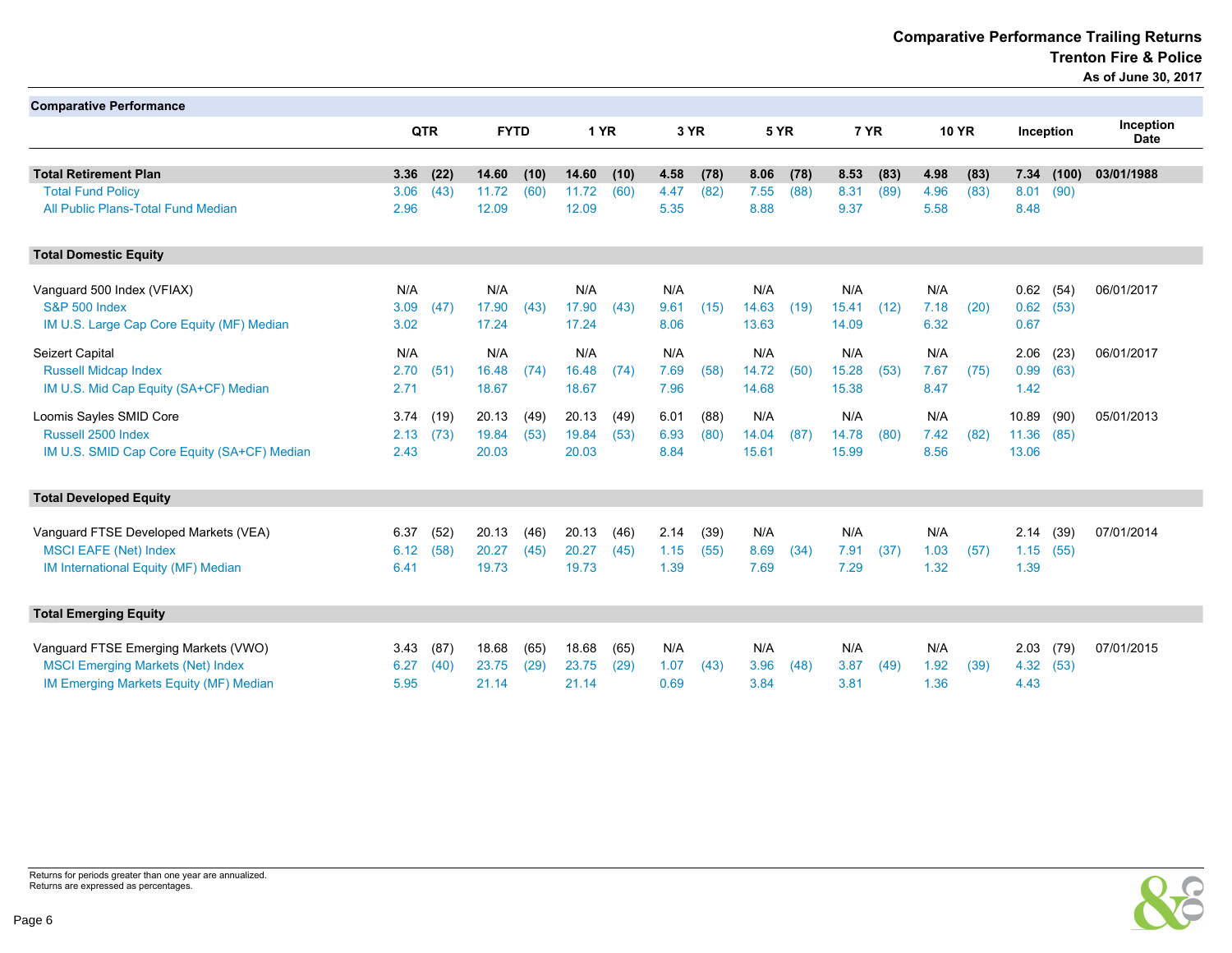Comparative Performance Trailing Returns

Trenton Fire & Police

As of June 30, 2017

|                                                                                                                             |                         |               |                               |              |                               |              |                         |              |                     |             |                       |      |                     |              |                      |              | $A3$ of Julie 30, 2017 |
|-----------------------------------------------------------------------------------------------------------------------------|-------------------------|---------------|-------------------------------|--------------|-------------------------------|--------------|-------------------------|--------------|---------------------|-------------|-----------------------|------|---------------------|--------------|----------------------|--------------|------------------------|
|                                                                                                                             |                         | <b>QTR</b>    |                               | <b>FYTD</b>  |                               | <b>1 YR</b>  |                         | 3 YR         |                     | <b>5 YR</b> |                       | 7 YR |                     | <b>10 YR</b> | Inception            |              | Inception<br>Date      |
| <b>Total Domestic Fixed Income</b>                                                                                          |                         |               |                               |              |                               |              |                         |              |                     |             |                       |      |                     |              |                      |              |                        |
| Loomis Sayles Core Plus<br>Bloomberg Barclays U.S. Aggregate Index<br>IM U.S. Broad Market Core Fixed Income (SA+CF) Median | 1.68<br>1.45<br>1.53    | (23)<br>(76)  | 5.43<br>$-0.31$<br>0.29       | (2)<br>(84)  | 5.43<br>$-0.31$<br>0.29       | (2)<br>(84)  | 3.32<br>2.48<br>2.75    | (12)<br>(84) | N/A<br>2.21<br>2.69 | (90)        | N/A<br>3.19<br>3.72   | (90) | N/A<br>4.48<br>4.97 | (89)         | 3.38<br>2.01<br>2.32 | (3)<br>(85)  | 05/01/2013             |
| <b>Total Global Fixed Income</b>                                                                                            |                         |               |                               |              |                               |              |                         |              |                     |             |                       |      |                     |              |                      |              |                        |
| Templeton Global Total Return (FTTRX)<br><b>Bloomberg Barclays Global Aggregate</b><br>IM Global Fixed Income (MF) Median   | $-1.00$<br>2.60<br>2.25 | (100)<br>(34) | 13.75<br>$-2.18$<br>1.04      | (1)<br>(91)  | 13.75<br>$-2.18$<br>1.04      | (1)<br>(91)  | 2.15<br>$-0.35$<br>0.45 | (23)<br>(69) | N/A<br>0.78<br>1.64 | (74)        | N/A<br>2.39<br>2.81   | (64) | N/A<br>3.69<br>3.79 | (53)         | 2.14<br>0.45<br>0.76 | (19)<br>(64) | 05/01/2013             |
| <b>Total Real Estate</b>                                                                                                    |                         |               |                               |              |                               |              |                         |              |                     |             |                       |      |                     |              |                      |              |                        |
| Vanguard REIT (VNQ)<br><b>MSCI U.S. REIT Index</b><br>IM Real Estate Sector (MF) Median                                     | 1.74<br>1.65<br>1.77    | (52)<br>(55)  | $-1.92$<br>$-1.82$<br>$-1.97$ | (49)<br>(48) | $-1.92$<br>$-1.82$<br>$-1.97$ | (49)<br>(48) | 7.81<br>8.19<br>7.28    | (32)<br>(18) | N/A<br>9.38<br>8.44 | (13)        | N/A<br>13.16<br>12.23 | (12) | N/A<br>5.94<br>5.29 | (26)         | 7.81<br>8.19<br>7.28 | (32)<br>(18) | 07/01/2014             |

Page 7

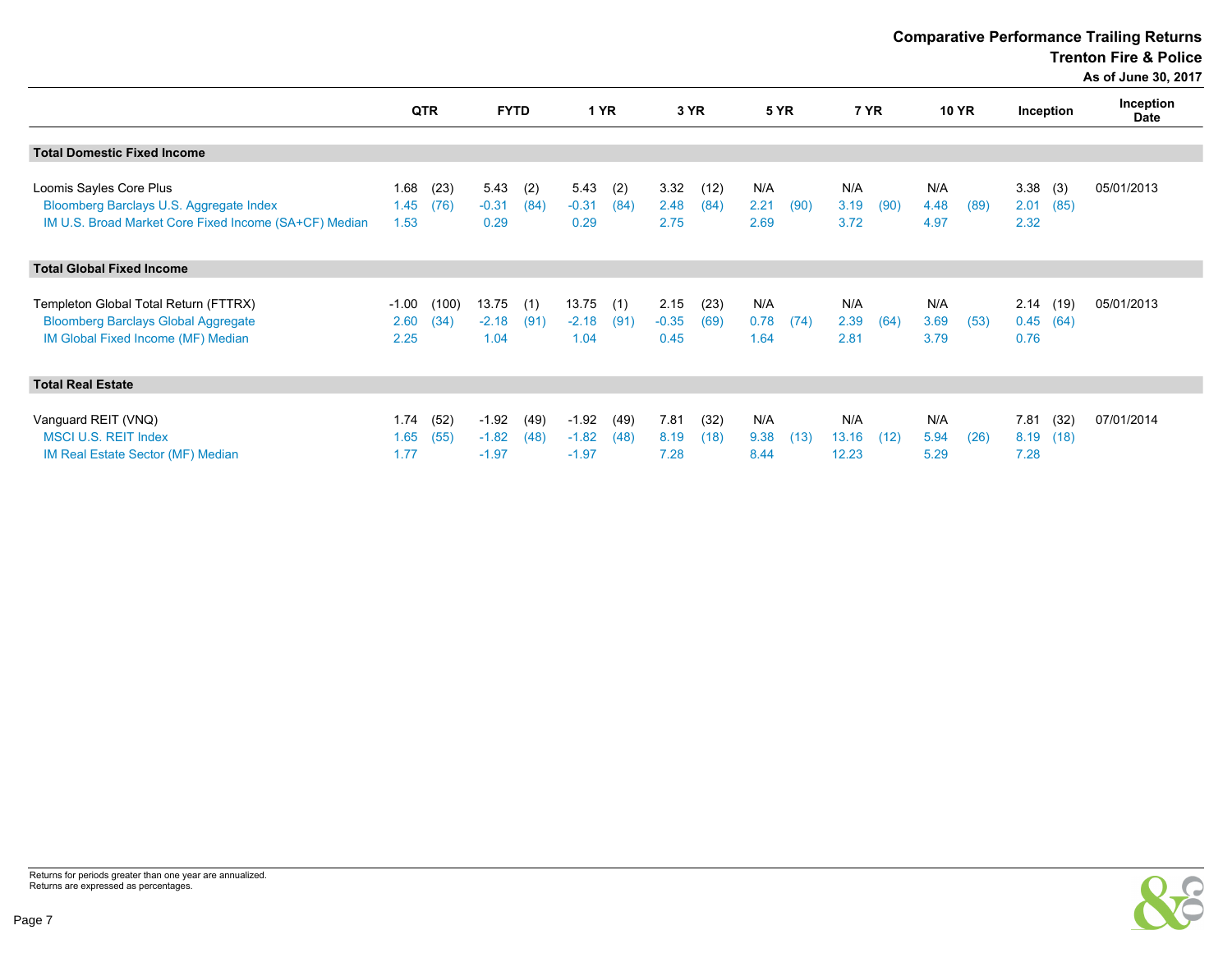Comparative Performance Fiscal Year Returns Trenton Fire & Police As of June 30, 2017

| <b>Comparative Performance</b>                           |                                |                            |                                   |                                   |                                   |                                   |                                   |                                   |                                   |                                          |
|----------------------------------------------------------|--------------------------------|----------------------------|-----------------------------------|-----------------------------------|-----------------------------------|-----------------------------------|-----------------------------------|-----------------------------------|-----------------------------------|------------------------------------------|
|                                                          | <b>FYTD</b>                    | Jul-2015<br>To<br>Jun-2016 | <b>Jul-2014</b><br>To<br>Jun-2015 | <b>Jul-2013</b><br>To<br>Jun-2014 | <b>Jul-2012</b><br>To<br>Jun-2013 | <b>Jul-2011</b><br>To<br>Jun-2012 | <b>Jul-2010</b><br>To<br>Jun-2011 | <b>Jul-2009</b><br>To<br>Jun-2010 | <b>Jul-2008</b><br>To<br>Jun-2009 | <b>Jul-2007</b><br>To<br><b>Jun-2008</b> |
|                                                          |                                |                            |                                   |                                   |                                   |                                   |                                   |                                   |                                   |                                          |
| <b>Total Retirement Plan</b><br><b>Total Fund Policy</b> | 14.60<br>(10)<br>11.72<br>(60) | $-1.39(91)$<br>$-0.03(67)$ | 1.20<br>(92)<br>2.09<br>(82)      | 16.06<br>(69)<br>15.63<br>(76)    | 11.01<br>(73)<br>9.15<br>(92)     | $-1.10(89)$<br>$2.18$ (27)        | 21.72<br>(41)<br>18.91<br>(80)    | 10.87<br>(79)<br>10.18<br>(87)    | $-18.09$ (76)<br>$-16.81(68)$     | 0.89(4)<br>1.25(3)                       |
| All Public Plans-Total Fund Median                       | 12.09                          | 0.67                       | 3.45                              | 16.83                             | 12.19                             | 1.09                              | 21.11                             | 12.50                             | $-15.14$                          | $-4.22$                                  |
| <b>Total Domestic Equity</b>                             |                                |                            |                                   |                                   |                                   |                                   |                                   |                                   |                                   |                                          |
| Vanguard 500 Index (VFIAX)                               | N/A                            | N/A                        | N/A                               | N/A                               | N/A                               | N/A                               | N/A                               | N/A                               | N/A                               | N/A                                      |
| <b>S&amp;P 500 Index</b>                                 | 17.90<br>(43)                  | 3.99(23)                   | 7.42<br>(27)                      | 24.61<br>(39)                     | 20.60<br>(53)                     | 5.45(19)                          | 30.69<br>(34)                     | 14.43<br>(25)                     | $-26.21$<br>(53)                  | $-13.12(56)$                             |
| IM U.S. Large Cap Core Equity (MF) Median                | 17.24                          | 0.68                       | 6.32                              | 23.60                             | 20.72                             | 2.10                              | 29.35                             | 12.06                             | $-25.93$                          | $-12.62$                                 |
| Seizert Capital                                          | N/A                            | N/A                        | N/A                               | N/A                               | N/A                               | N/A                               | N/A                               | N/A                               | N/A                               | N/A                                      |
| <b>Russell Midcap Index</b>                              | 16.48<br>(74)                  | 0.56(31)                   | 6.63<br>(64)                      | 26.85<br>(49)                     | (36)<br>25.41                     | $-1.65$ (48)                      | 38.47<br>(58)                     | 25.13<br>(29)                     | $-30.36$<br>(63)                  | $-11.19(66)$                             |
| IM U.S. Mid Cap Equity (SA+CF) Median                    | 18.67                          | $-2.74$                    | 8.41                              | 26.69                             | 23.66                             | $-1.97$                           | 39.21                             | 22.81                             | $-28.26$                          | $-8.60$                                  |
| Loomis Sayles SMID Core                                  | 20.13<br>(49)                  | $-7.19(92)$                | 6.85<br>(60)                      | 26.35 (49)                        | N/A                               | N/A                               | N/A                               | N/A                               | N/A                               | N/A                                      |
| Russell 2500 Index                                       | 19.84<br>(53)                  | $-3.67(57)$                | 5.92<br>(77)                      | 25.58<br>(65)                     | 25.61<br>(44)                     | $-2.29$ (54)                      | 39.28<br>(64)                     | 24.03<br>(39)                     | $-26.72(40)$                      | $-14.28(63)$                             |
| IM U.S. SMID Cap Core Equity (SA+CF) Median              | 20.03                          | $-3.39$                    | 8.34                              | 26.33                             | 25.43                             | $-2.10$                           | 40.36                             | 23.45                             | $-28.15$                          | $-12.68$                                 |
| <b>Total Developed Equity</b>                            |                                |                            |                                   |                                   |                                   |                                   |                                   |                                   |                                   |                                          |
| Vanguard FTSE Developed Markets (VEA)                    | 20.13<br>(46)                  | $-8.43(38)$                | $-3.12$<br>(44)                   | N/A                               | N/A                               | N/A                               | N/A                               | N/A                               | N/A                               | N/A                                      |
| <b>MSCI EAFE (Net) Index</b>                             | 20.27<br>(45)                  | $-10.16(54)$               | $-4.22$<br>(55)                   | 23.57<br>(24)                     | 18.62<br>(25)                     | $-13.83(42)$                      | 30.36<br>(53)                     | 5.92<br>(71)                      | $-31.35$<br>(50)                  | $-10.61(57)$                             |
| IM International Equity (MF) Median                      | 19.73                          | $-9.86$                    | $-3.86$                           | 19.74                             | 14.91                             | $-14.56$                          | 30.65                             | 9.95                              | $-31.43$                          | $-9.27$                                  |
| <b>Total Emerging Equity</b>                             |                                |                            |                                   |                                   |                                   |                                   |                                   |                                   |                                   |                                          |
| Vanguard FTSE Emerging Markets (VWO)                     | 18.68<br>(65)                  | $-12.28(72)$               | N/A                               | N/A                               | N/A                               | N/A                               | N/A                               | N/A                               | N/A                               | N/A                                      |
| <b>MSCI Emerging Markets (Net) Index</b>                 | 23.75<br>(29)                  | $-12.05(69)$               | $-5.12$<br>(37)                   | 14.31<br>(49)                     | 2.87<br>(55)                      | $-15.94(49)$                      | 27.80<br>(43)                     | 23.15<br>(34)                     | $-28.07$ (34)                     | 4.63<br>(38)                             |
| IM Emerging Markets Equity (MF) Median                   | 21.14                          | $-10.31$                   | $-6.72$                           | 14.18                             | 3.36                              | $-16.05$                          | 27.14                             | 21.62                             | $-30.56$                          | 3.52                                     |



Returns for periods greater than one year are annualized. Returns are expressed as percentages.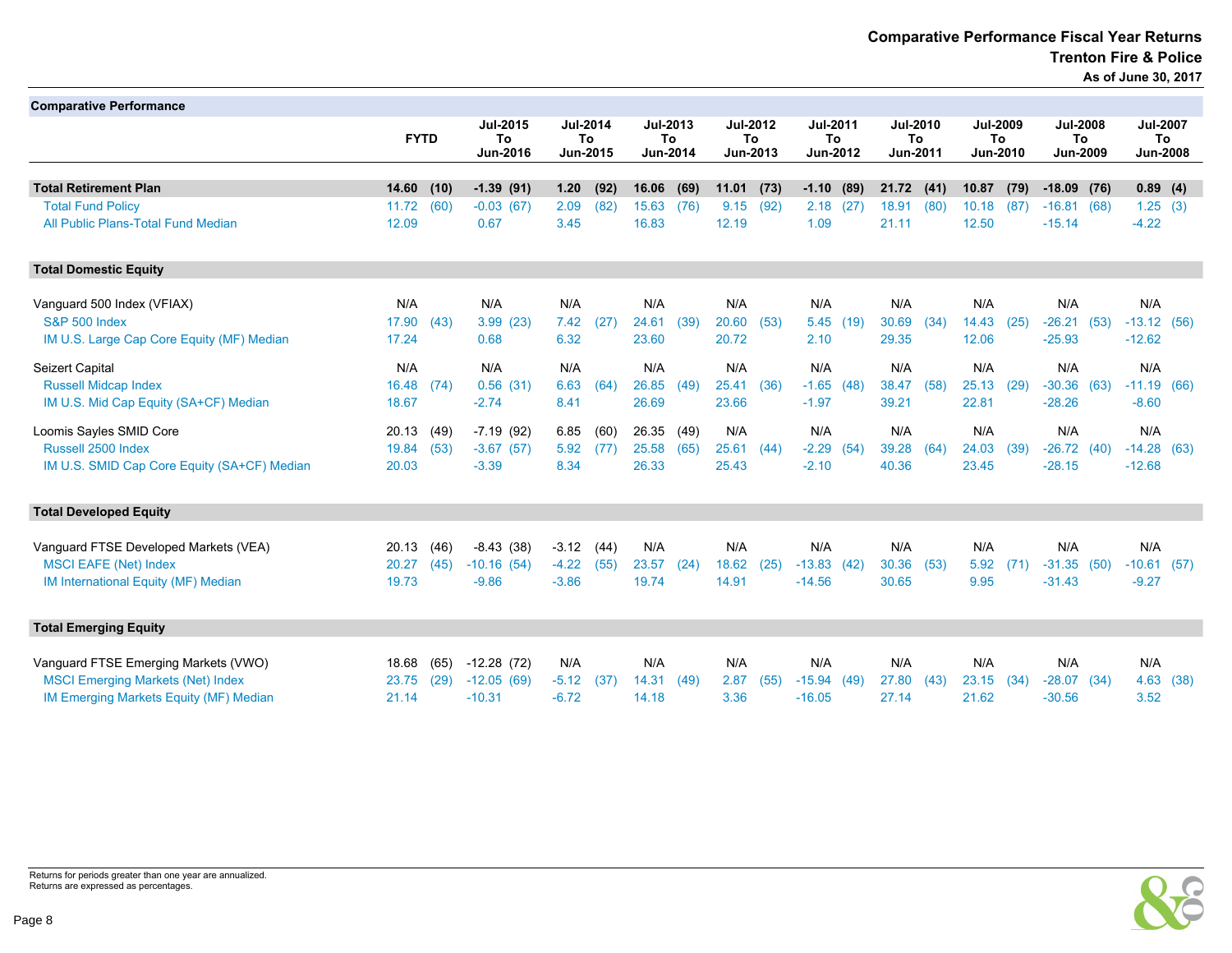Comparative Performance Fiscal Year Returns

Trenton Fire & Police

As of June 30, 2017

| <b>FYTD</b>                            | Jul-2015<br>To<br>Jun-2016       | To                            |                                                                             |              |                                                |      |                                   |                                                                        |                                                  |                                   |      |                                                                     |                                                                               |                                                                                                |
|----------------------------------------|----------------------------------|-------------------------------|-----------------------------------------------------------------------------|--------------|------------------------------------------------|------|-----------------------------------|------------------------------------------------------------------------|--------------------------------------------------|-----------------------------------|------|---------------------------------------------------------------------|-------------------------------------------------------------------------------|------------------------------------------------------------------------------------------------|
|                                        |                                  |                               |                                                                             |              |                                                |      |                                   |                                                                        |                                                  |                                   |      |                                                                     |                                                                               |                                                                                                |
| 5.43<br>(2)<br>$-0.31$<br>(84)<br>0.29 | 4.03 (99)<br>6.00(61)<br>6.14    | 0.55<br>1.86<br>2.05          | 4.37<br>4.98                                                                | (79)         | N/A<br>$-0.69$<br>0.17                         | (88) | N/A<br>7.88                       | N/A<br>3.90<br>4.66                                                    | (82)                                             | N/A<br>11.20                      | (83) | N/A<br>6.15                                                         | N/A                                                                           | 7.12(44)                                                                                       |
|                                        |                                  |                               |                                                                             |              |                                                |      |                                   |                                                                        |                                                  |                                   |      |                                                                     |                                                                               |                                                                                                |
| 13.75(1)<br>$-2.18$<br>(91)<br>1.04    | $-4.09(100)$<br>8.87(11)<br>4.95 | $-2.30$<br>$-7.09$<br>$-5.09$ | 7.74<br>7.39<br>6.90                                                        | (33)<br>(41) | N/A<br>$-2.18$<br>0.47                         | (75) | N/A<br>2.51                       | N/A<br>10.51<br>10.17                                                  | (48)                                             | N/A<br>8.61                       | (88) | N/A<br>$-0.40$                                                      | N/A<br>9.14                                                                   |                                                                                                |
|                                        |                                  |                               |                                                                             |              |                                                |      |                                   |                                                                        |                                                  |                                   |      |                                                                     |                                                                               |                                                                                                |
| $-1.92$<br>(49)<br>$-1.82$<br>(48)     | 24.24 (8)<br>24.10(9)            | 2.84<br>3.93                  | N/A                                                                         | (37)         | N/A<br>9.04                                    | (20) | N/A                               | N/A<br>34.09                                                           | (39)                                             | N/A                               | (24) | N/A                                                                 | N/A                                                                           |                                                                                                |
|                                        | $-1.97$                          |                               | <b>Jul-2014</b><br>Jun-2015<br>(99)<br>(74)<br>(32)<br>(73)<br>(81)<br>(52) |              | Jul-2013<br>To<br>Jun-2014<br>9.68(1)<br>13.38 |      | <b>Jul-2012</b><br>To<br>Jun-2013 | <b>Jul-2011</b><br>To<br>Jun-2012<br>7.47(72)<br>2.73(46)<br>13.18(17) | 4.02<br>12.91<br>7.29<br>33.39<br>21.08<br>11.59 | <b>Jul-2010</b><br>To<br>Jun-2011 |      | <b>Jul-2009</b><br>To<br>Jun-2010<br>9.50<br>5.00<br>55.23<br>52.17 | <b>Jul-2008</b><br>To<br>Jun-2009<br>6.05(51)<br>2.76(24)<br>$-43.74$<br>(58) | <b>Jul-2007</b><br>To<br>Jun-2008<br>6.73<br>12.90(17)<br>$-14.14(46)$<br>$-43.14$<br>$-14.46$ |

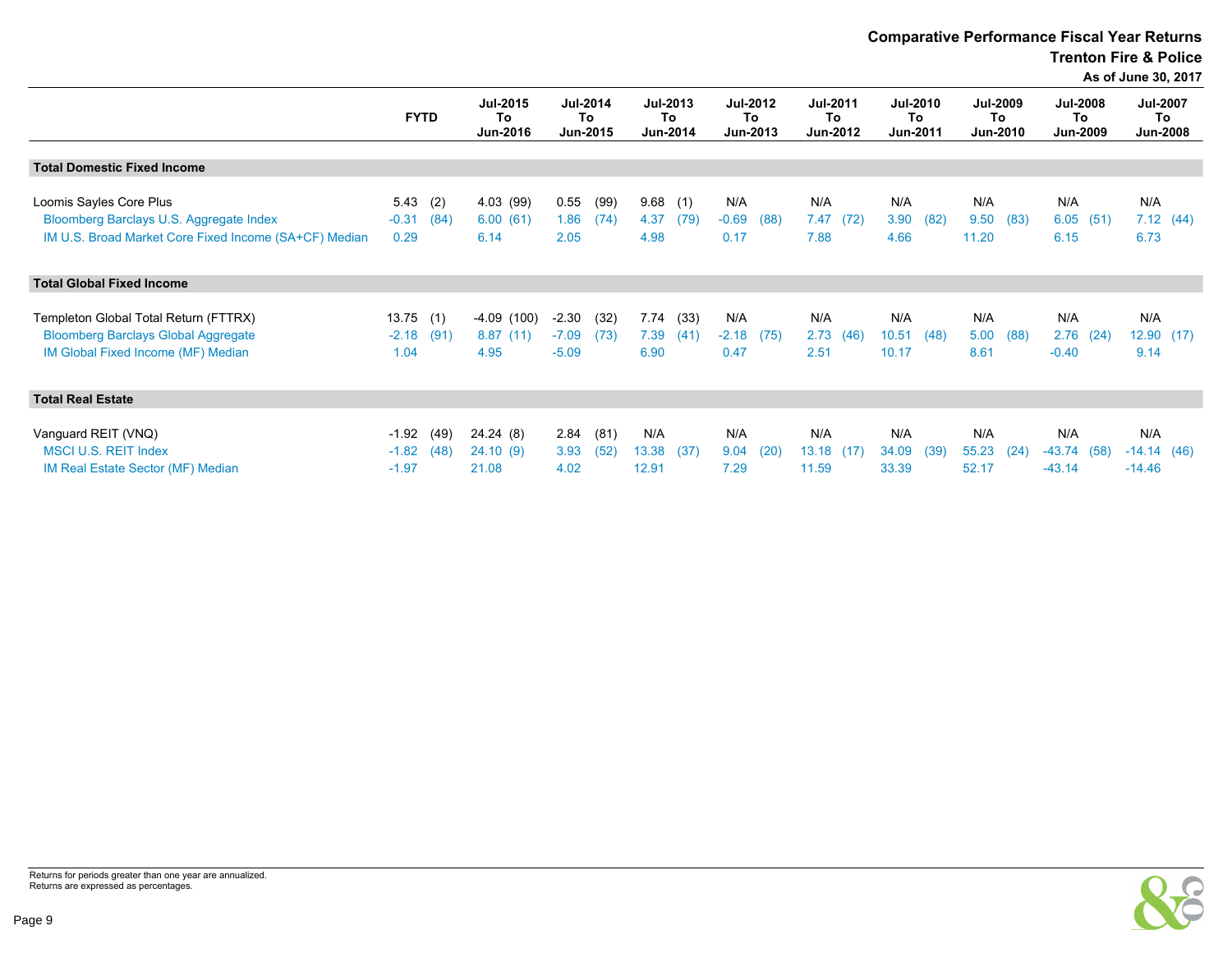| <b>Financial Reconciliation</b>         |                                   |                                |                      |                          |                           |         |                     |                                   |
|-----------------------------------------|-----------------------------------|--------------------------------|----------------------|--------------------------|---------------------------|---------|---------------------|-----------------------------------|
|                                         | <b>Market Value</b><br>04/01/2017 | <b>Net</b><br><b>Transfers</b> | <b>Contributions</b> | <b>Distributions</b>     | Management<br><b>Fees</b> | Income  | Apprec./<br>Deprec. | <b>Market Value</b><br>06/30/2017 |
|                                         |                                   |                                |                      |                          |                           |         |                     |                                   |
| <b>Total Retirement Plan</b>            | 51,228,624                        | ٠                              | 618,114              | $-1,141,843$             | $-45,499$                 | 263,662 | 1,386,643           | 52,257,572                        |
|                                         |                                   |                                |                      |                          |                           |         |                     |                                   |
| <b>Total Equity</b>                     | 36,902,573                        | $-4,094,863$                   |                      | $\blacksquare$           | $-37,568$                 | 205,653 | 1,245,844           | 34,221,627                        |
| <b>Total Domestic Equity</b>            | 27,493,302                        | $-3,996,719$                   | $\blacksquare$       | $\blacksquare$           | $-37,568$                 | 107,509 | 830,872             | 24,397,384                        |
| Vanguard 500 Index (VFIAX)              |                                   | 12,500,000                     |                      |                          |                           | 57,484  | 146,713             | 12,704,197                        |
| Edgewood Large Growth (EGFIX)           | 5,457,540                         | $-5,695,955$                   |                      |                          |                           |         | 238,415             |                                   |
| Seizert Capital                         |                                   | 4,967,435                      |                      |                          |                           | 14,499  | 48,527              | 5,030,462                         |
| <b>Aristotle Value Equity</b>           | 6,490,899                         | $-6,580,468$                   |                      | $\overline{\phantom{a}}$ | $-10,565$                 | 10,980  | 89,155              |                                   |
| Vanguard Total Stock Market (VTI)       | 4,177,048                         | $-4,221,462$                   |                      |                          |                           |         | 44,415              |                                   |
| Hamlin Capital                          | 4,945,015                         | $-4,951,635$                   |                      |                          | $-12,856$                 | 13,657  | 5,831               |                                   |
| Loomis Sayles SMID Core                 | 6,422,801                         | 14,147                         |                      |                          | $-14,147$                 |         | 239,924             | 6,662,725                         |
|                                         |                                   |                                |                      |                          |                           |         |                     |                                   |
| <b>Total International Equity</b>       | 9,409,271                         | $-98,144$                      | ۰.                   | $\blacksquare$           | $\blacksquare$            | 98,144  | 414,972             | 9,824,243                         |
|                                         |                                   |                                |                      |                          |                           |         |                     |                                   |
| <b>Total Developed Equity</b>           | 6,481,828                         | $-79,497$                      |                      | $\blacksquare$           | ٠                         | 79,497  | 333,163             | 6,814,990                         |
| Vanguard FTSE Developed Markets (VEA)   | 6,481,828                         | $-79,497$                      |                      |                          | $\overline{a}$            | 79,497  | 333,163             | 6,814,990                         |
|                                         |                                   |                                |                      |                          |                           |         |                     |                                   |
| <b>Total Emerging Equity</b>            | 2,927,443                         | $-18,647$                      | ٠                    | $\blacksquare$           | $\blacksquare$            | 18,647  | 81,809              | 3,009,253                         |
| Vanguard FTSE Emerging Markets (VWO)    | 2,927,443                         | $-18,647$                      |                      |                          |                           | 18,647  | 81,809              | 3,009,253                         |
|                                         |                                   |                                |                      |                          |                           |         |                     |                                   |
| <b>Total Fixed Income</b>               | 13,095,562                        | 1,909,352                      | ٠                    | $\blacksquare$           | $-7,931$                  | 36,938  | 108,448             | 15,142,370                        |
|                                         |                                   |                                |                      |                          |                           |         |                     |                                   |
| <b>Total Domestic Fixed Income</b>      | 12,301,762                        | $-90,648$                      | ۰                    | ٠                        | $-7,931$                  | 17,077  | 173,696             | 12,393,956                        |
| Loomis Sayles Core Plus                 | 7,234,477                         | 5,007,931                      |                      | $\overline{a}$           | $-7,931$                  |         | 159,478             | 12,393,956                        |
| JP Morgan Strategic Income (JSOSX)      | 3,026,056                         | $-3,043,121$                   |                      |                          |                           | 9,257   | 7,808               |                                   |
| iShares TIPS (TIP)                      | 2,041,229                         | $-2,055,457$                   |                      |                          |                           | 7,819   | 6,409               |                                   |
|                                         |                                   |                                |                      |                          |                           |         |                     |                                   |
| <b>Total International Fixed Income</b> | 793,801                           | 2,000,000                      |                      | $\blacksquare$           | ٠                         | 19,861  | $-65,248$           | 2,748,414                         |
| Templeton Global Total Return (FTTRX)   | 793,801                           | 2,000,000                      |                      |                          |                           | 19,861  | $-65,248$           | 2,748,414                         |
|                                         |                                   |                                |                      |                          |                           |         |                     |                                   |
| <b>Total Real Estate</b>                | 753,303                           | 1,230,395                      |                      | ٠                        | ٠                         | 19,591  | 32,351              | 2,035,639                         |
| Vanguard REIT (VNQ)                     | 753,303                           | 1,230,395                      |                      | $\overline{a}$           | $\overline{a}$            | 19,591  | 32,351              | 2,035,639                         |
|                                         |                                   |                                |                      |                          |                           |         |                     |                                   |
| <b>Total Cash</b>                       | 477,185                           | 955,116                        | 618,114              | $-1,141,843$             | ٠                         | 1,481   |                     | 857,935                           |
| Cash Account                            | 477,185                           | 955,116                        | 618,114              | $-1,141,843$             | $\overline{a}$            | 1,481   |                     | 857,935                           |

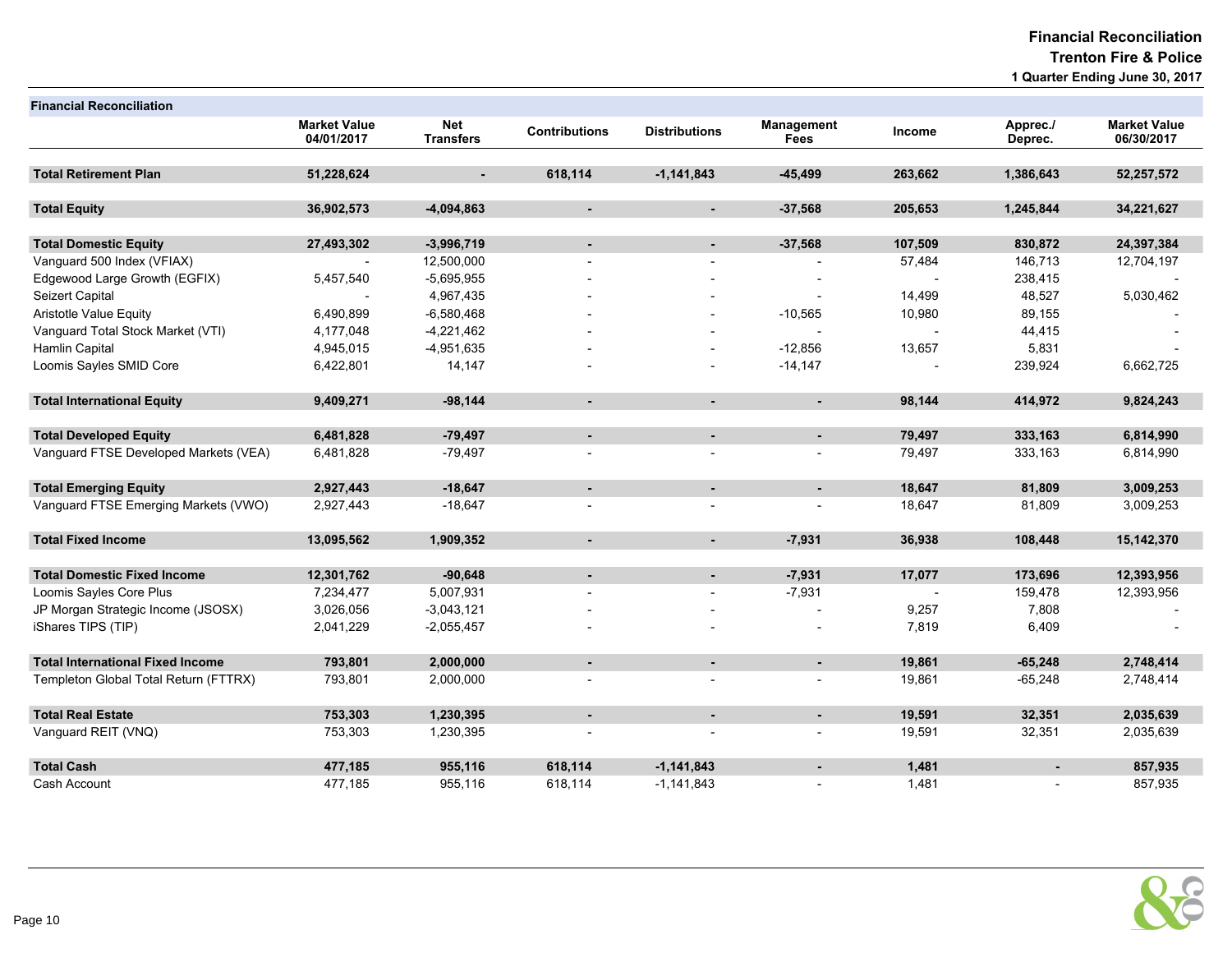

All Public Plans-Total Fund Median  $4.44$   $0.79$   $3.41$   $1.90$   $1.05$   $1.05$   $2.88$ 

# NONE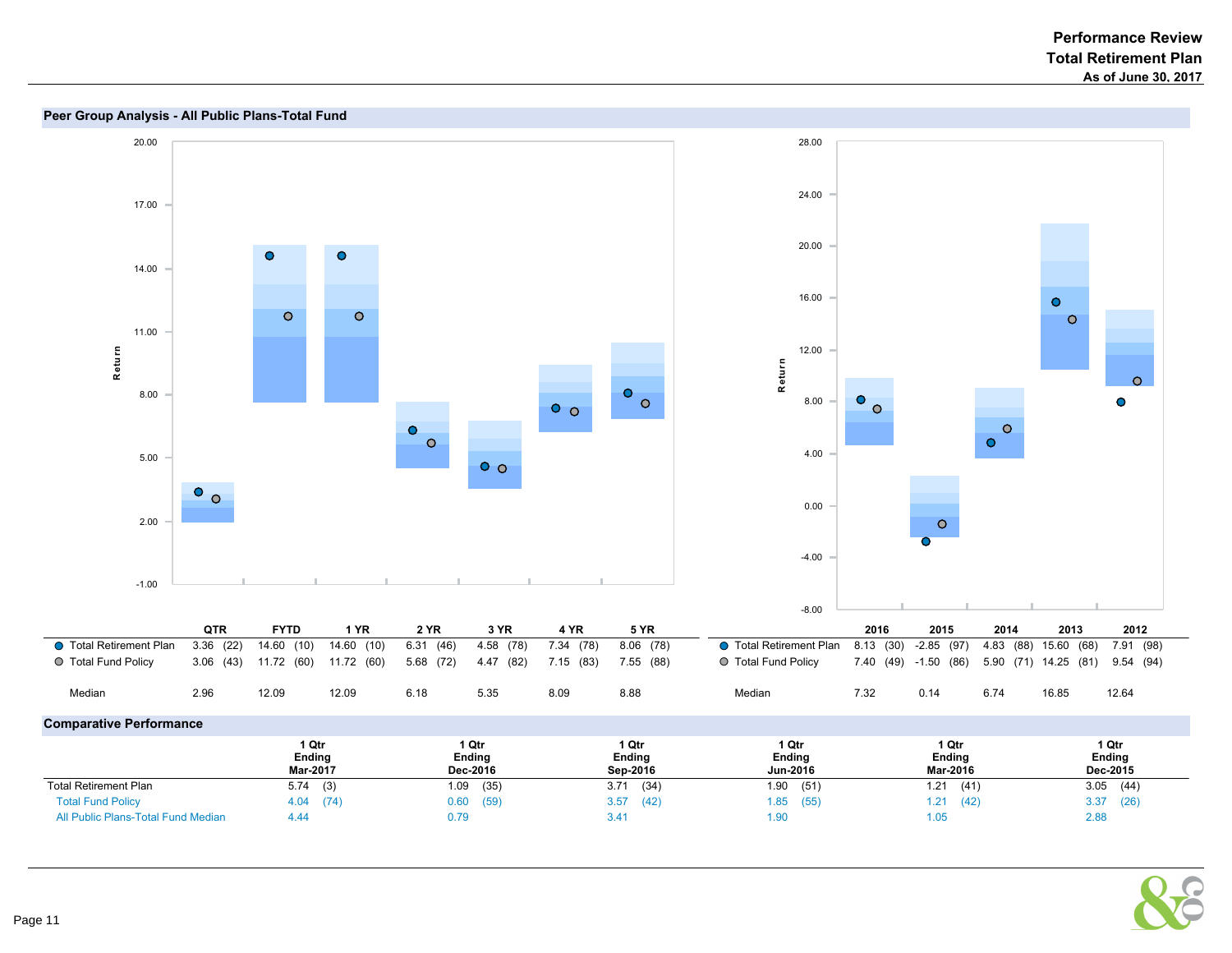#### Performance Review As of June 30, 2017 Total Retirement Plan



#### 3 Yr Rolling Under/Over Performance - 5 Years

#### 3 Yr Rolling Percentile Ranking - 5 Years



|                         | ו טעמו די כוויטע | Count    | Count        | Count | Count    |  |
|-------------------------|------------------|----------|--------------|-------|----------|--|
| ● Total Retirement Plan | 20               | $(0\%)$  | $(0\%)$<br>0 | (5%)  | 19 (95%) |  |
| ○ Total Fund Policy     | 20               | $0(0\%)$ | $0(0\%)$     | (5%)  | 19 (95%) |  |

#### Peer Group Scattergram - 3 Years



#### Peer Group Scattergram - 5 Years



|                         | Return | Standard<br><b>Deviation</b> |                                | Return | Standard<br><b>Deviation</b> |
|-------------------------|--------|------------------------------|--------------------------------|--------|------------------------------|
| ◯ Total Retirement Plan | 4.58   | 7.75                         | <b>O</b> Total Retirement Plan | 8.06   | 7.10                         |
| ○ Total Fund Policy     | 4.47   | 6.99                         | O Total Fund Policy            | 7.55   | 6.31                         |
| Median                  | 5.34   | $6.4^{\circ}$                | - Median                       | 8.87   | 6.08                         |

#### Historical Statistics - 3 Years

|                                        | Tracking<br>Error        | Up<br>Market<br>Capture | Down<br>Market<br>Capture | Alpha   | Information<br>Ratio | Sharpe<br>Ratio | <b>Beta</b> | <b>Downside</b><br><b>Risk</b> |
|----------------------------------------|--------------------------|-------------------------|---------------------------|---------|----------------------|-----------------|-------------|--------------------------------|
| <b>Total Retirement Plan</b>           | 1.31                     | 108.05                  | 111.10                    | $-0.28$ | 0.12                 | 0.59            | 1.10        | 4.80                           |
| <b>Total Fund Policy</b>               | 0.00                     | 100.00                  | 100.00                    | 0.00    | N/A                  | 0.63            | 1.00        | 4.30                           |
| <b>Historical Statistics - 5 Years</b> |                          |                         |                           |         |                      |                 |             |                                |
|                                        | <b>Tracking</b><br>Error | Up<br>Market<br>Capture | Down<br>Market<br>Capture | Alpha   | Information<br>Ratio | Sharpe<br>Ratio | <b>Beta</b> | <b>Downside</b><br><b>Risk</b> |
| <b>Total Retirement Plan</b>           | 1.36                     | 110.43                  | 115.19                    | $-0.30$ | 0.39                 | 1.11            | 1.11        | 4.14                           |
| <b>Total Fund Policy</b>               | 0.00                     | 100.00                  | 100.00                    | 0.00    | N/A                  | 1.17            | 1.00        | 3.56                           |

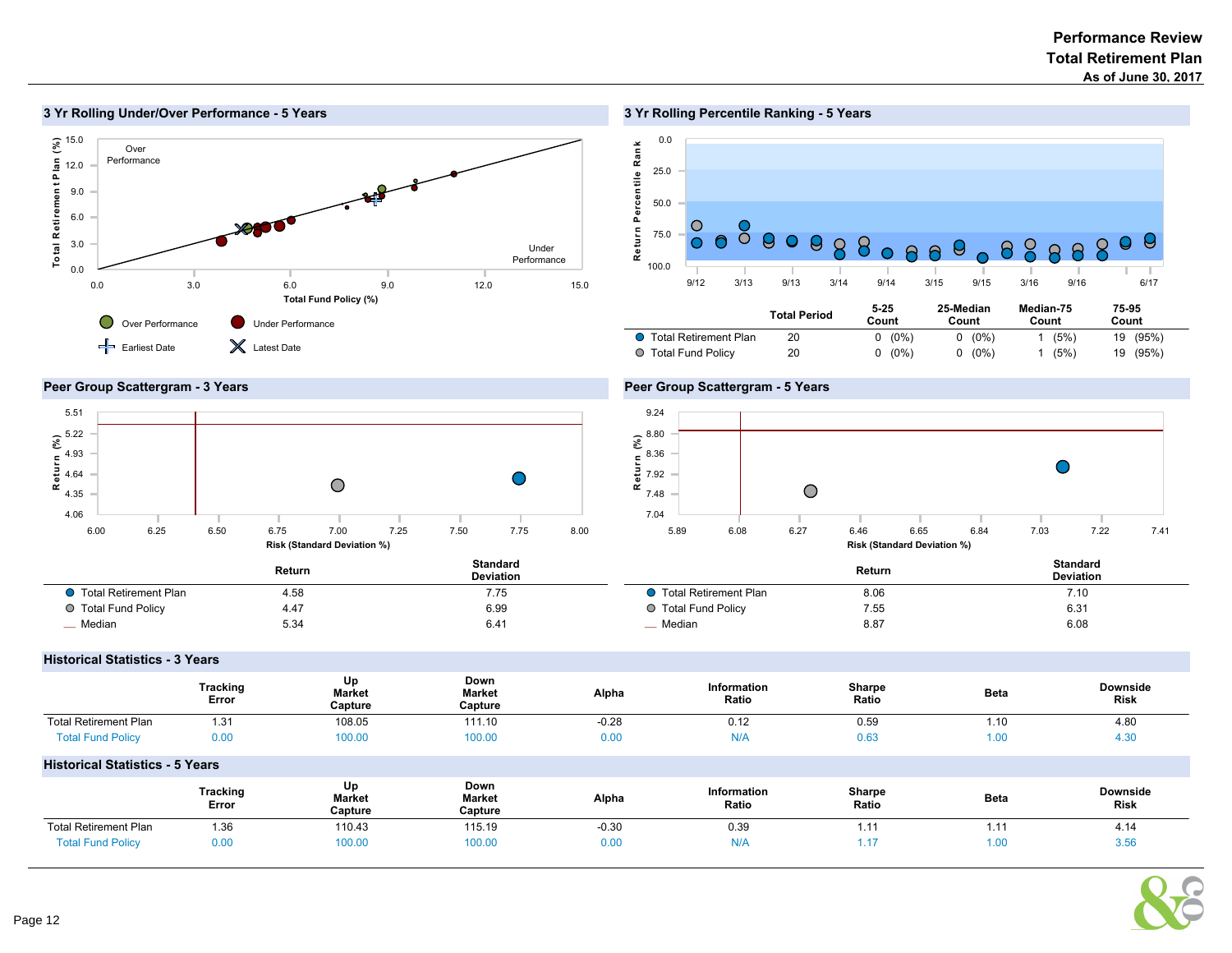



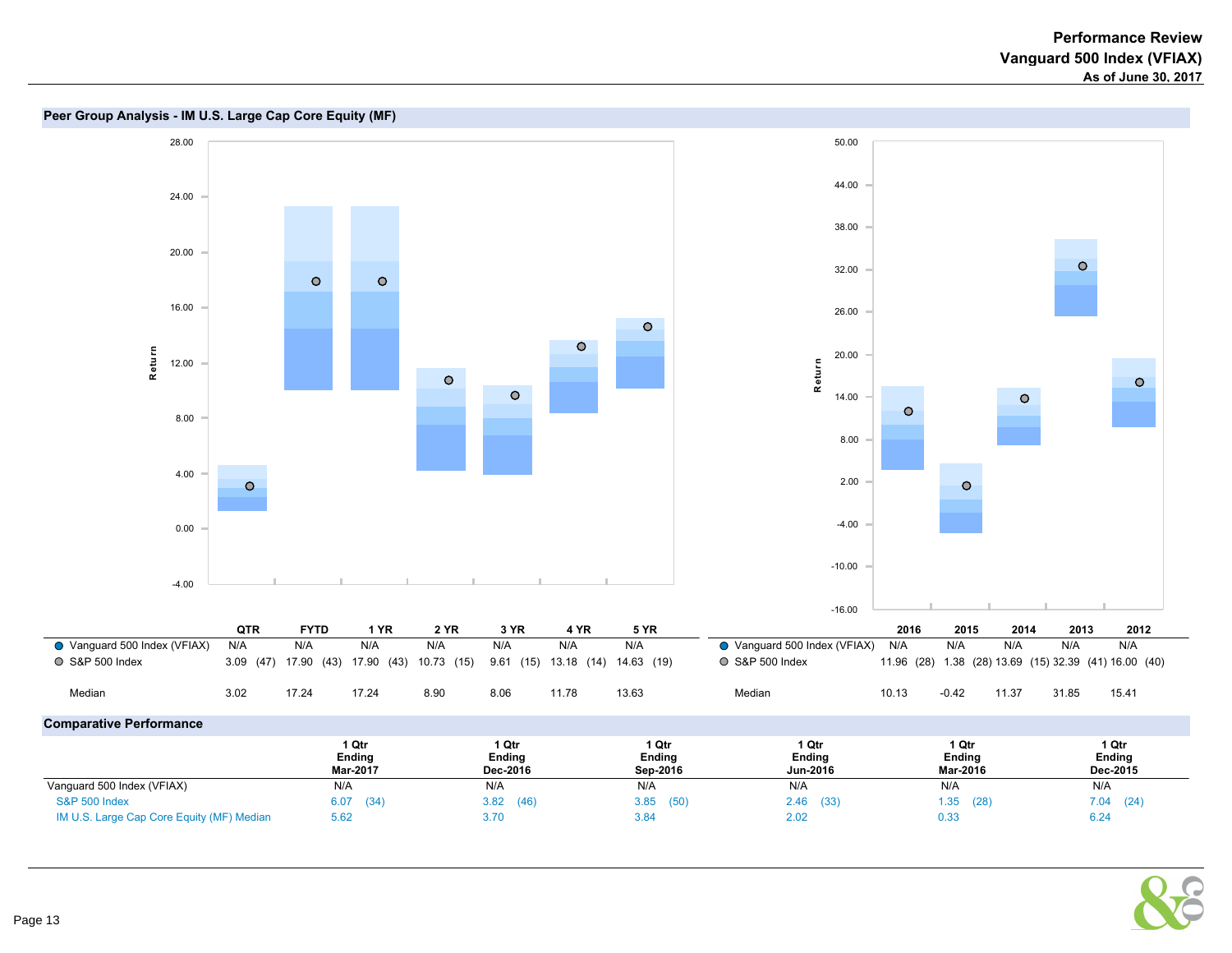



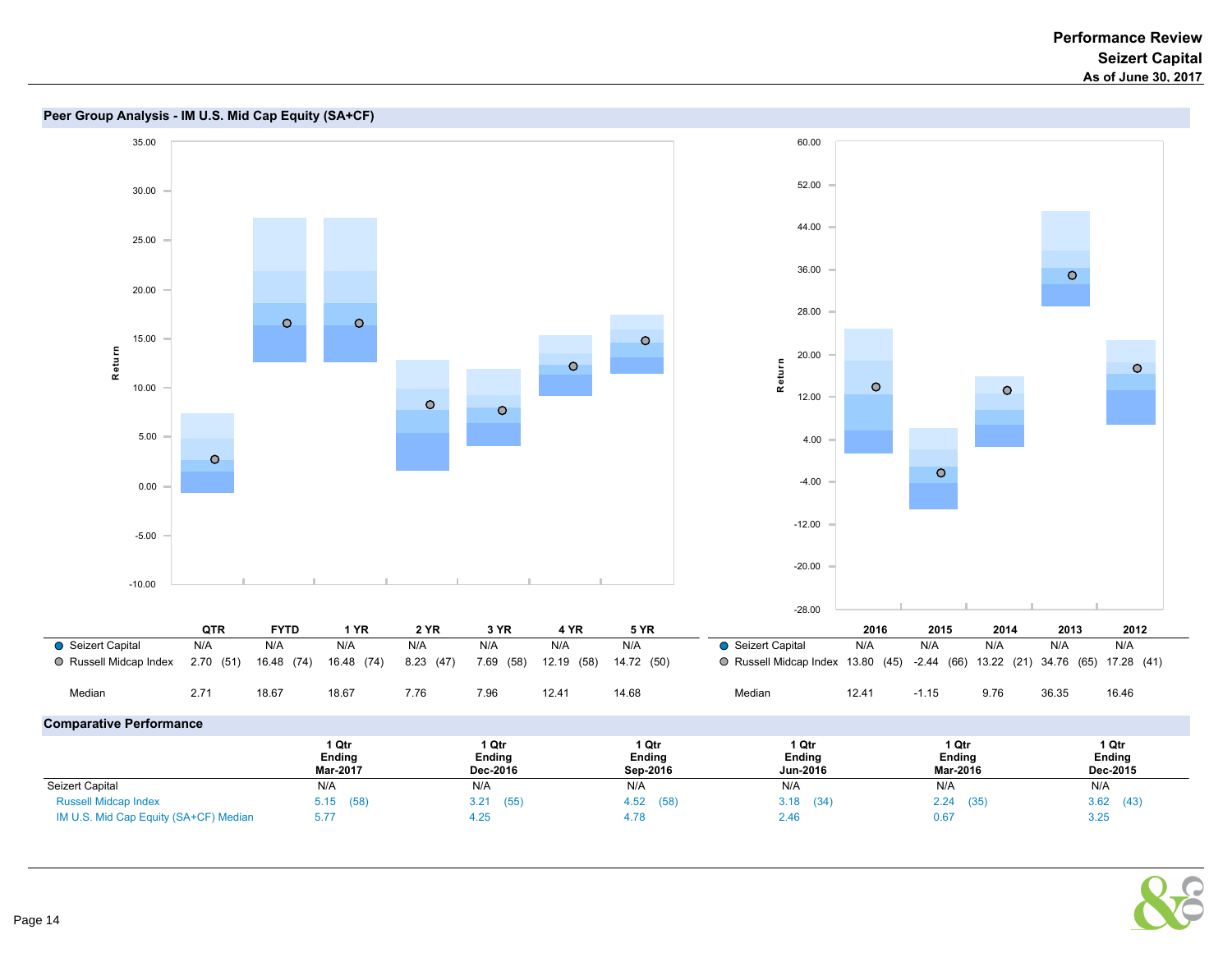

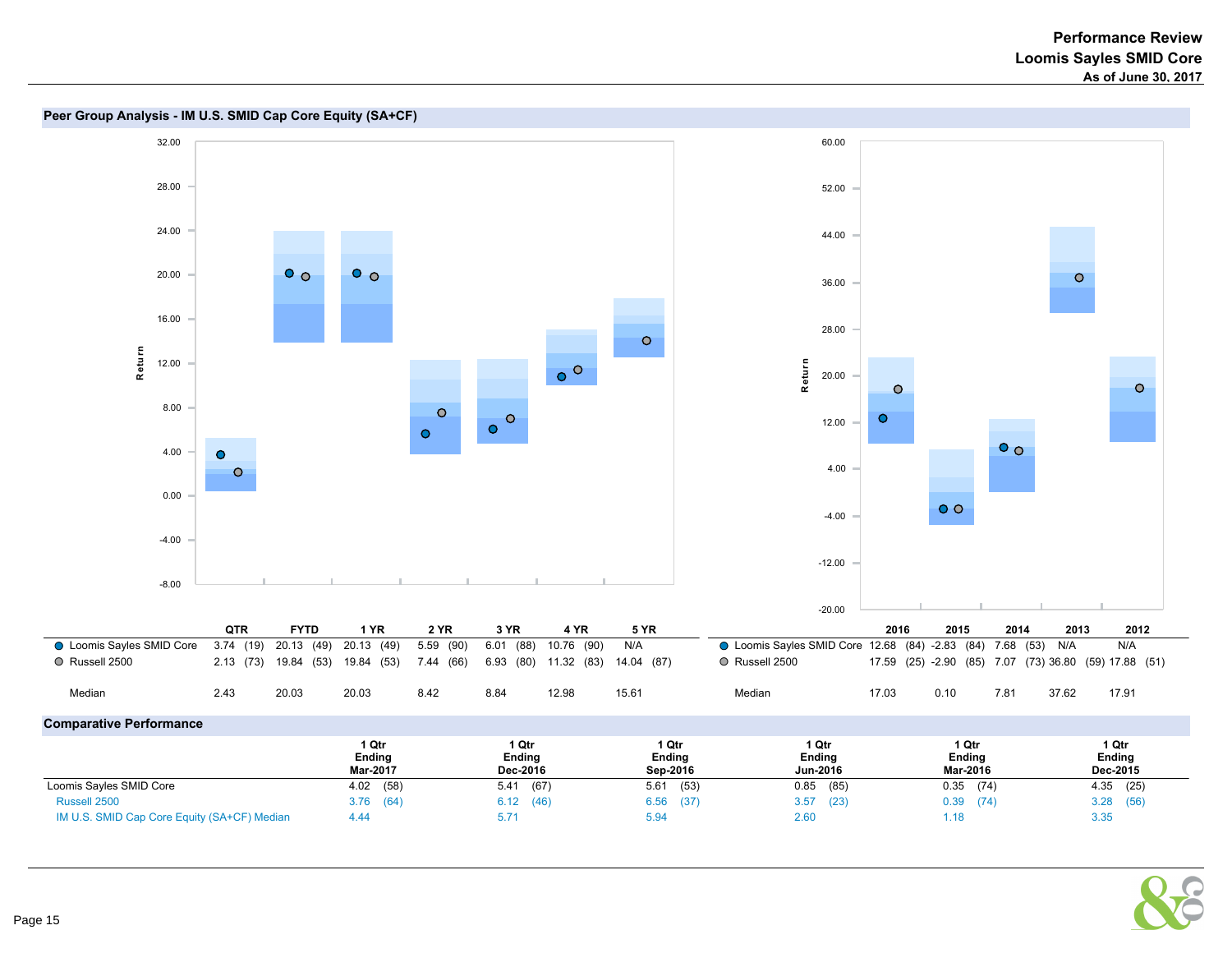#### 10.0 Loomis Sayles SMID C ore (%) Over Performance 8.0  $\frac{1}{2}$ X 6.0 Under Performance 4.0 4.0 6.0 6.0 8.0 8.0 10.0 Russell 2500 (%) Under Performance F Earliest Date Matest Date

#### 3 Yr Rolling Percentile Ranking - 5 Years



#### Peer Group Scattergram - 3 Years

3 Yr Rolling Under/Over Performance - 5 Years



#### Peer Group Scattergram - 5 Years



|                                  | Return | <b>Standard</b><br><b>Deviation</b> |                                  | Return | <b>Standard</b><br><b>Deviation</b> |
|----------------------------------|--------|-------------------------------------|----------------------------------|--------|-------------------------------------|
| <b>Q</b> Loomis Sayles SMID Core | 6.01   | 10.62                               | <b>O</b> Loomis Sayles SMID Core | N/A    | N/A                                 |
| Russell 2500                     | 6.93   | 9.84                                | O Russell 2500                   | 14.04  | 9.77                                |
| _ Median                         | 8.84   | 9.33                                | _ Median                         | 15.61  | 9.72                                |

#### Historical Statistics - 3 Years

|                         | <b>Tracking</b><br>Error | Up<br><b>Market</b><br>Capture | Down<br><b>Market</b><br>Capture | Alpha   | <b>Information</b><br>Ratio | <b>Sharpe</b><br>Ratio | <b>Beta</b> | <b>Downside</b><br><b>Risk</b> |
|-------------------------|--------------------------|--------------------------------|----------------------------------|---------|-----------------------------|------------------------|-------------|--------------------------------|
| Loomis Sayles SMID Core | 3.03                     | 97.5'                          | 102.18                           | $-0.76$ | -0.28                       | 0.49                   | 0.99        | 8.42                           |
| Russell 2500            | 0.00                     | 100.00                         | 100.00                           | 0.00    | N/A                         | 0.56                   | 0.1         | ט.ט                            |

#### Historical Statistics - 5 Years

|                         | <b>Tracking</b><br>Error | Up<br><b>Market</b><br>Capture | Down<br><b>Market</b><br>Capture | Alpha | Information<br>Ratio | Sharpe<br>Ratio | <b>Beta</b> | <b>Downside</b><br><b>Risk</b> |
|-------------------------|--------------------------|--------------------------------|----------------------------------|-------|----------------------|-----------------|-------------|--------------------------------|
| Loomis Sayles SMID Core | N/A                      | <b>N/A</b>                     | N/A                              | N/A   | N/A                  | N/A             | N/A         | N/A                            |
| Russell 2500            | 0.00                     | 100.00                         | 100.00                           | 0.00  | N/A                  | . . 14          | 1.00        | ხ.ŏ:                           |

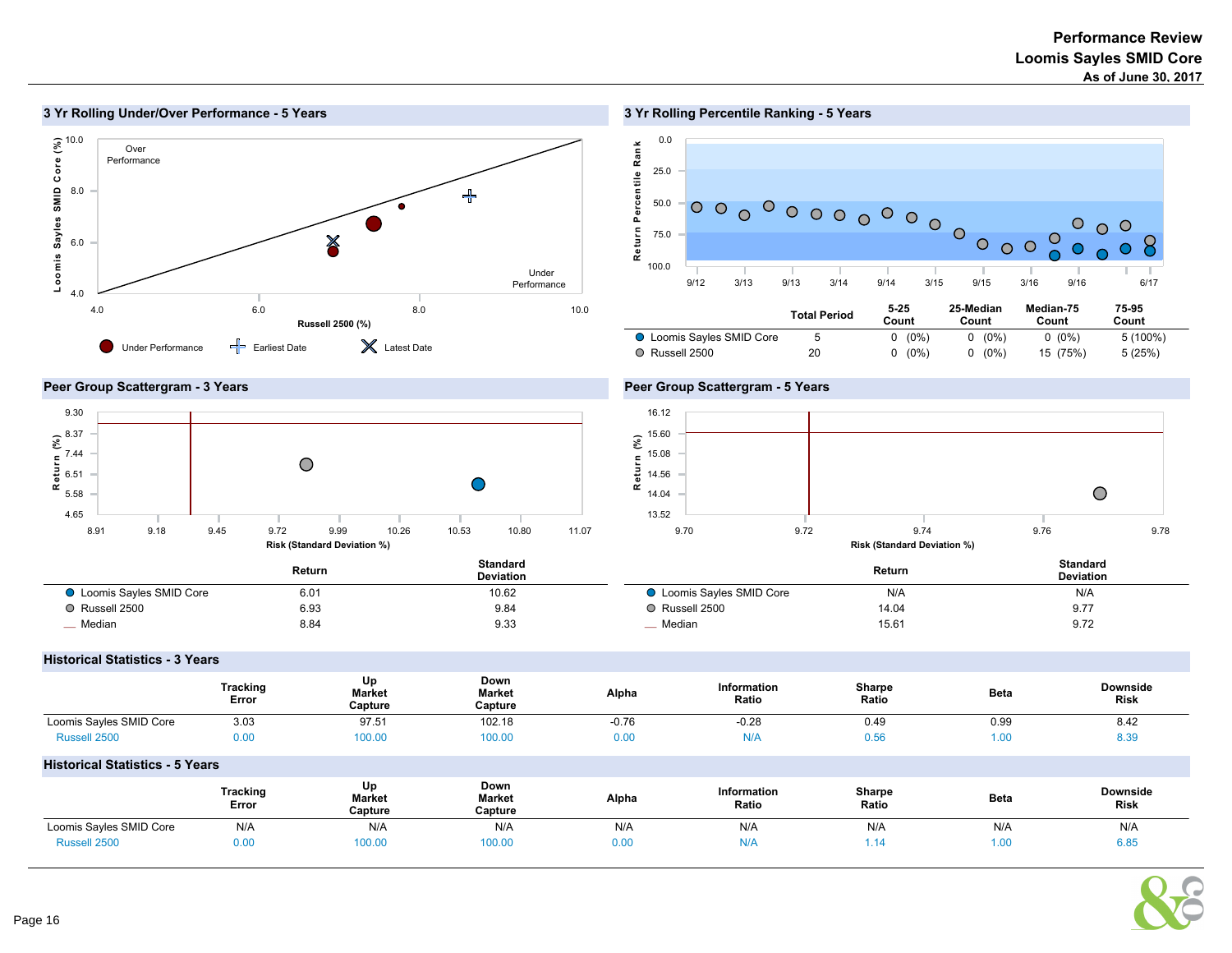



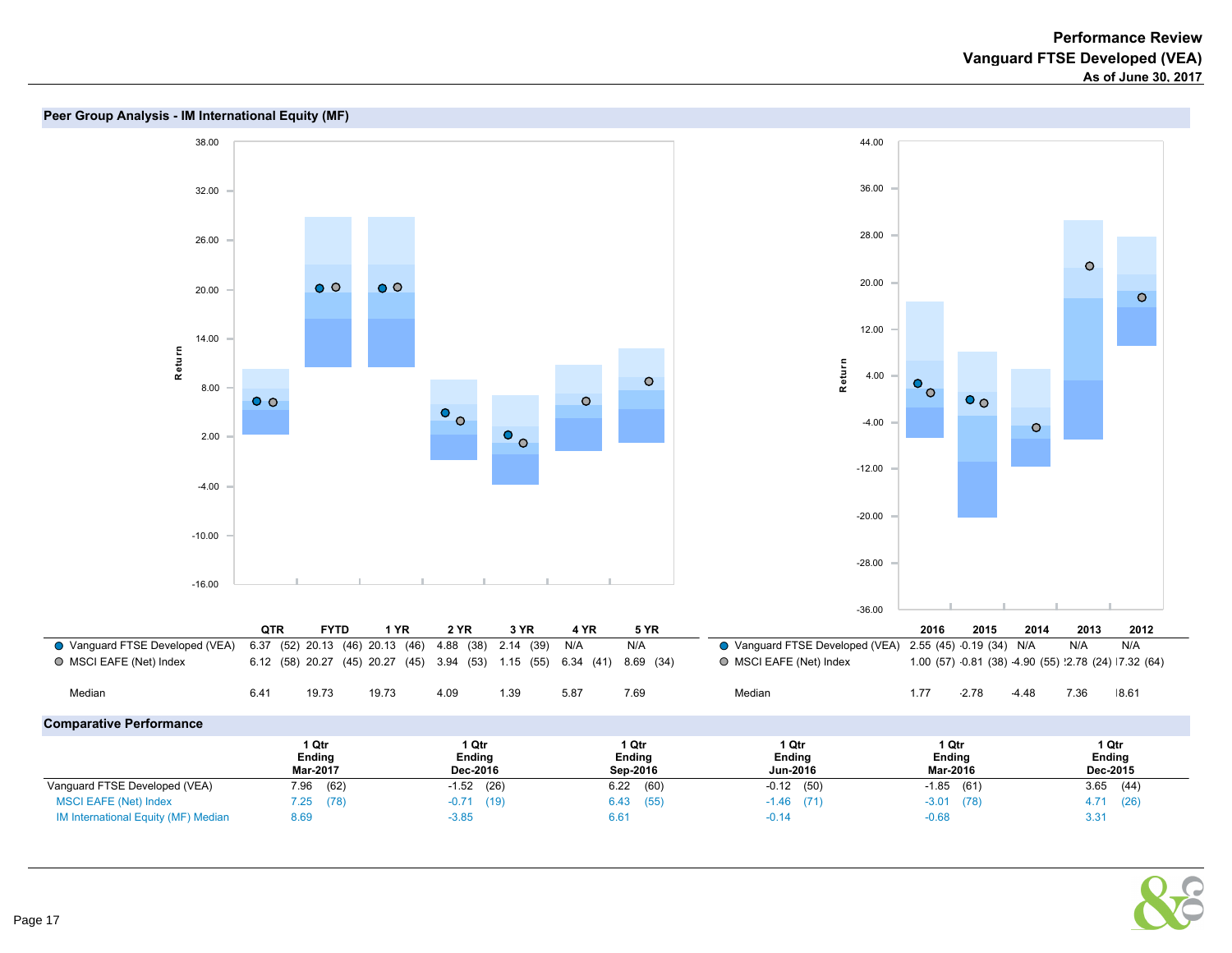



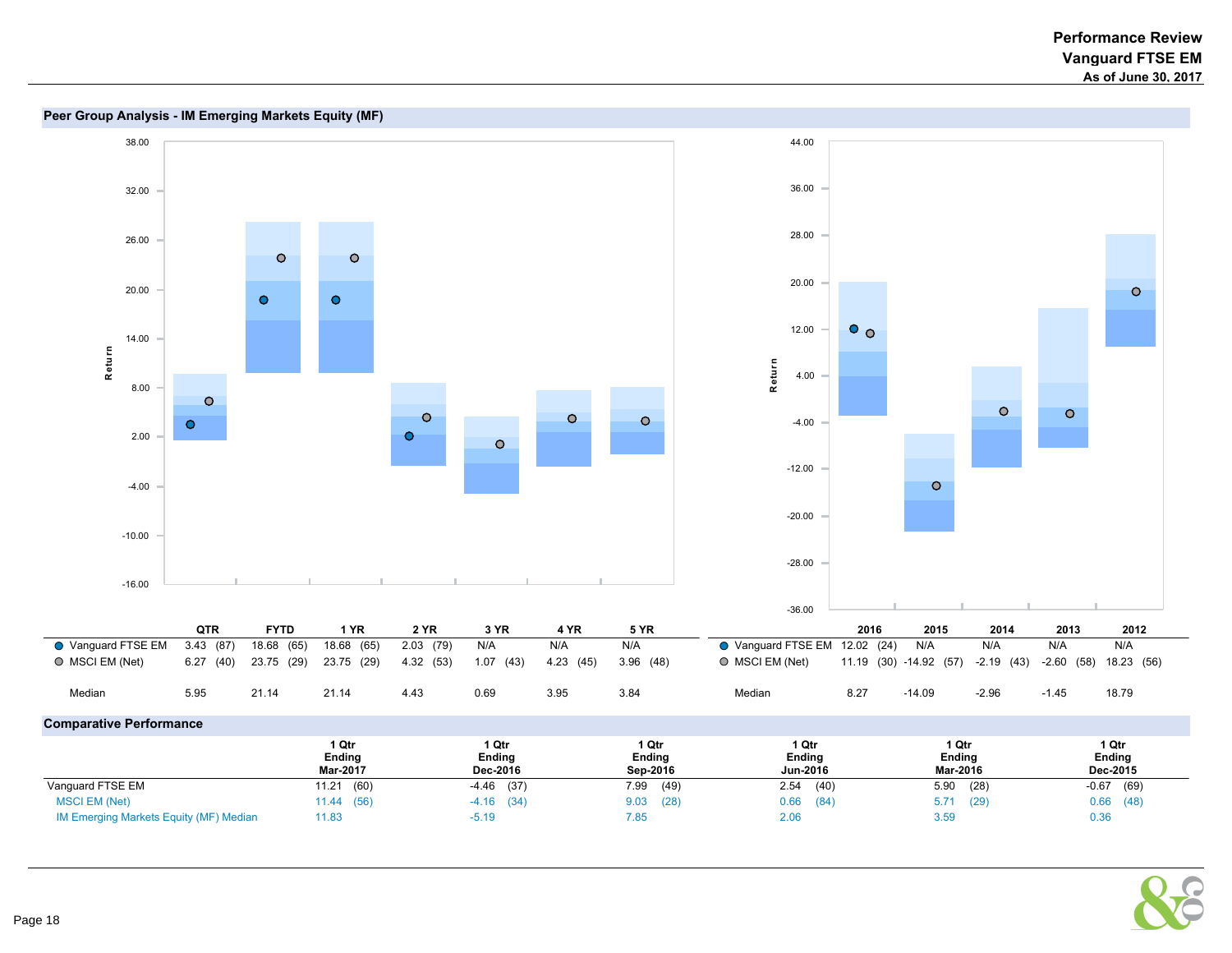



Page 19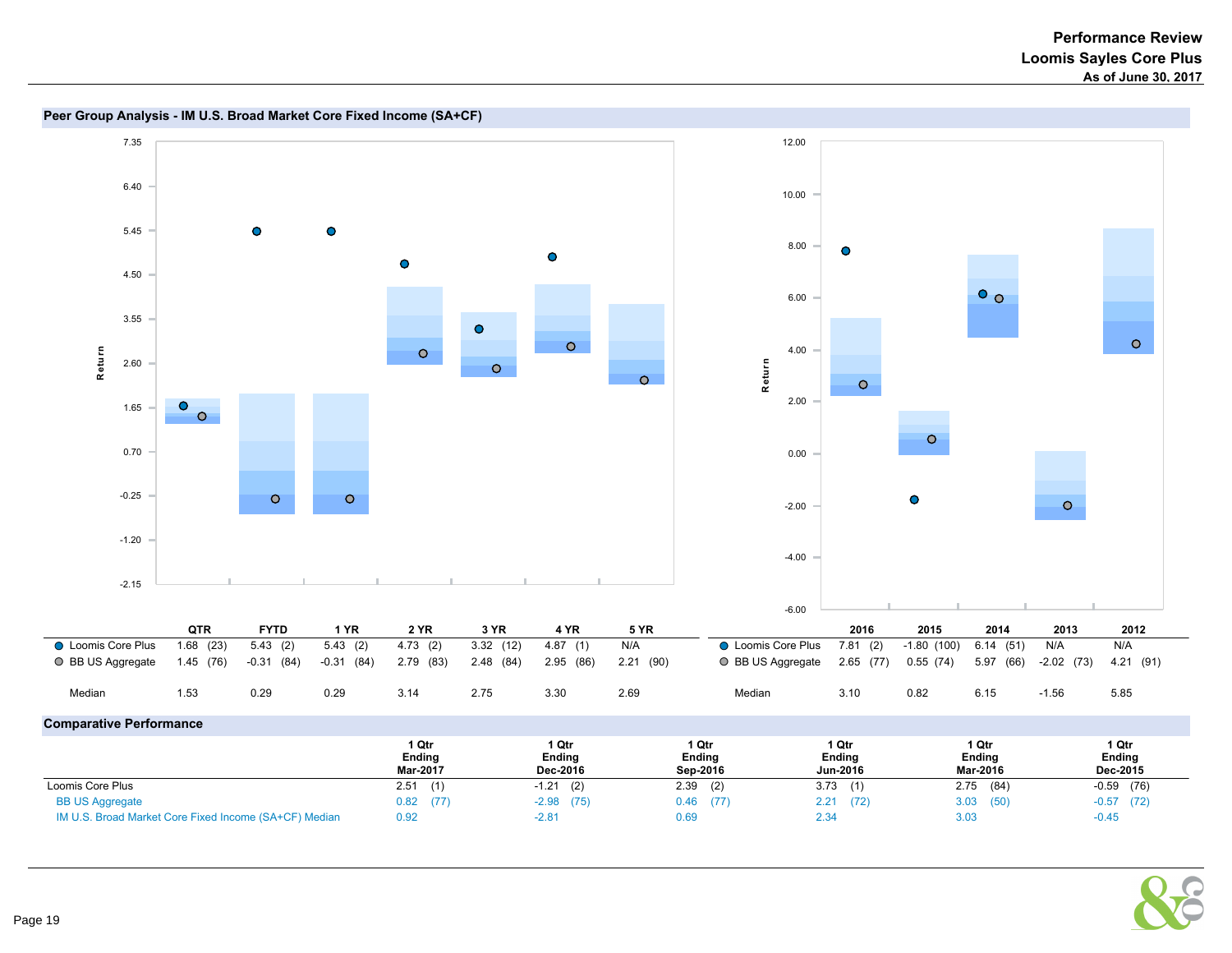





0.0 Return Percentile Rank eturn Percentile R ank  $\bullet$  $\bullet$  $\bullet$ 25.0  $\bullet$ 50.0 000000000000 75.0  $000$  $\circ$   $\circ$  $\circ$   $\circ$  $\circ$ 100.0 9/12 3/13 9/13 3/14 9/14 3/15 9/15 3/16 9/16 6/17 25-Median Median-75 75-95 Total Period 5-25

|                           | Total Period | -------<br>Count | --- ----------<br>Count | ---------------<br>Count | - - - -<br>Count |  |
|---------------------------|--------------|------------------|-------------------------|--------------------------|------------------|--|
| <b>O</b> Loomis Core Plus |              | $5(100\%)$       | $(0\%)$                 | $(0\%)$                  | $0(0\%)$         |  |
| O BB US Aggregate         | 20           | 0 (0%)           | $(0\%)$                 | $(0\%)$                  | 20 (100%)        |  |

#### Peer Group Scattergram - 3 Years



#### Peer Group Scattergram - 5 Years



|                           | Return | <b>Standard</b><br><b>Deviation</b> |                         | Return | Standard<br><b>Deviation</b> |
|---------------------------|--------|-------------------------------------|-------------------------|--------|------------------------------|
| <b>Q</b> Loomis Core Plus | 3.32   | 3.54                                | <b>Loomis Core Plus</b> | N/A    | N/A                          |
| ○ BB US Aggregate         | 2.48   | 3.25                                | BB US Aggregate         | 2.21   | 3.03                         |
| <sub>__</sub> _ Median    | 2.75   | 3.23                                | _ Median                | 2.69   | 3.09                         |

 $\overline{a}$ 

#### Historical Statistics - 3 Years

|                                        | Tracking<br>Error | Up<br>Market<br>Capture | Down<br>Market<br>Capture | Alpha | Information<br>Ratio | Sharpe<br>Ratio | <b>Beta</b> | <b>Downside</b><br><b>Risk</b> |
|----------------------------------------|-------------------|-------------------------|---------------------------|-------|----------------------|-----------------|-------------|--------------------------------|
| Loomis Core Plus                       | 2.89              | 101.88                  | 71.33                     | 1.45  | 0.29                 | 0.89            | 0.76        | 1.90                           |
| <b>BB US Aggregate</b>                 | 0.00              | 100.00                  | 100.00                    | 0.00  | N/A                  | 0.80            | 1.00        | 1.75                           |
| <b>Historical Statistics - 5 Years</b> |                   |                         |                           |       |                      |                 |             |                                |
|                                        | Tracking<br>Error | Up<br>Market<br>Capture | Down<br>Market<br>Capture | Alpha | Information<br>Ratio | Sharpe<br>Ratio | <b>Beta</b> | <b>Downside</b><br><b>Risk</b> |
| Loomis Core Plus                       | N/A               | N/A                     | N/A                       | N/A   | N/A                  | N/A             | N/A         | N/A                            |
| <b>BB US Aggregate</b>                 | 0.00              | 100.00                  | 100.00                    | 0.00  | N/A                  | 0.74            | 1.00        | 1.79                           |

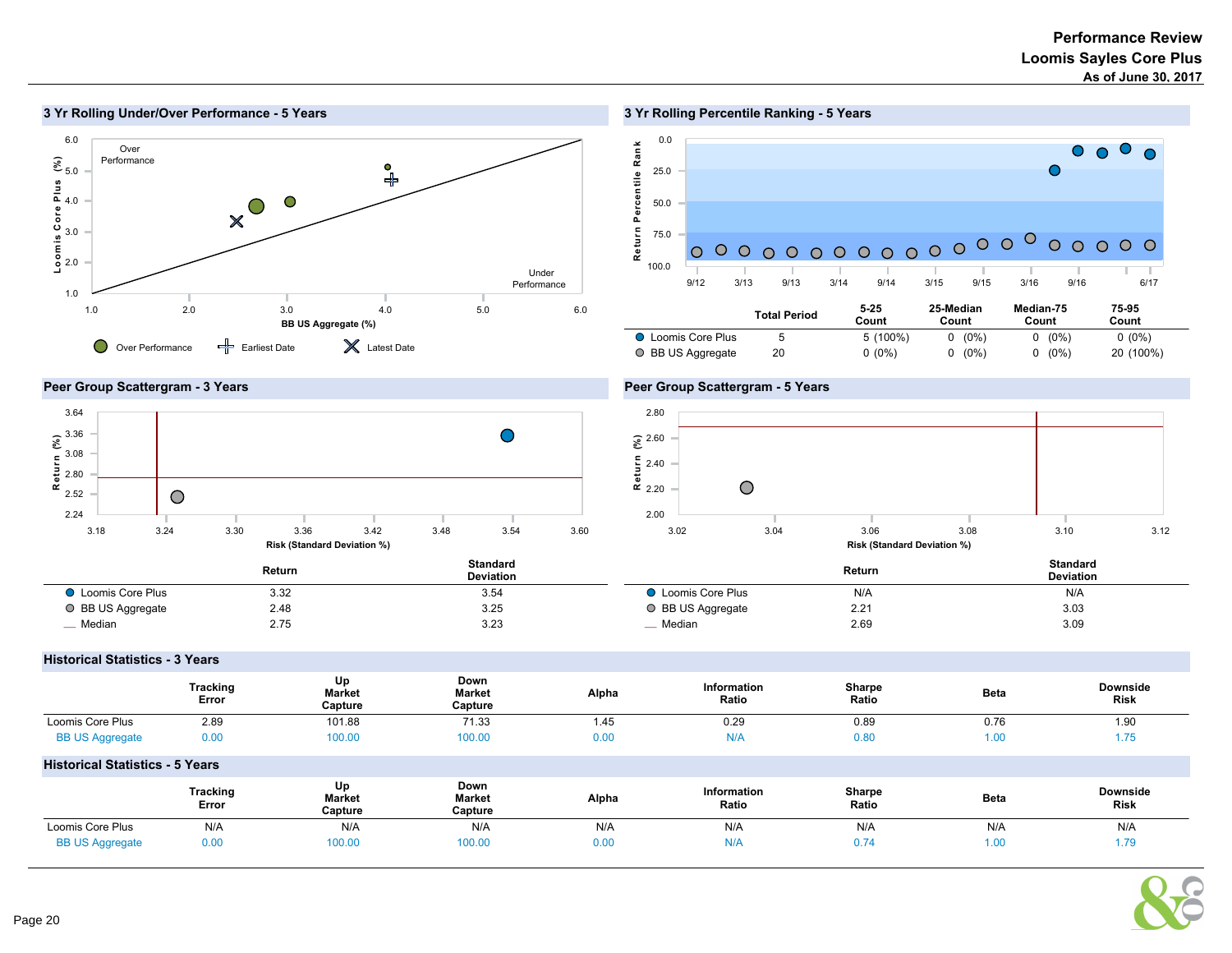

#### Comparative Performance

|                                    | 1 Qtr       | 1 Qtr           | 1 Qtr        | 1 Qtr         | 1 Qtr         | 1 Qtr         |
|------------------------------------|-------------|-----------------|--------------|---------------|---------------|---------------|
|                                    | Ending      | Ending          | Ending       | Ending        | <b>Ending</b> | <b>Ending</b> |
|                                    | Mar-2017    | <b>Dec-2016</b> | Sep-2016     | Jun-2016      | Mar-2016      | Dec-2015      |
| <b>Templeton Global</b>            | 4.61<br>(4) | 8.80            | (74)<br>0.95 | (100)<br>0.48 | $0.20$ (100)  | 2.23<br>(1)   |
| <b>BB Global Aggregate</b>         | (58)        | (80)            | (81)         | (29)          | 5.90          | $-0.92$       |
|                                    | 1.76        | $-7.07$         | 0.82         | 2.89          | (15)          | (57)          |
| IM Global Fixed Income (MF) Median | 2.01        | $-4.22$         | .47          | 2.41          | 3.50          | $-0.77$       |

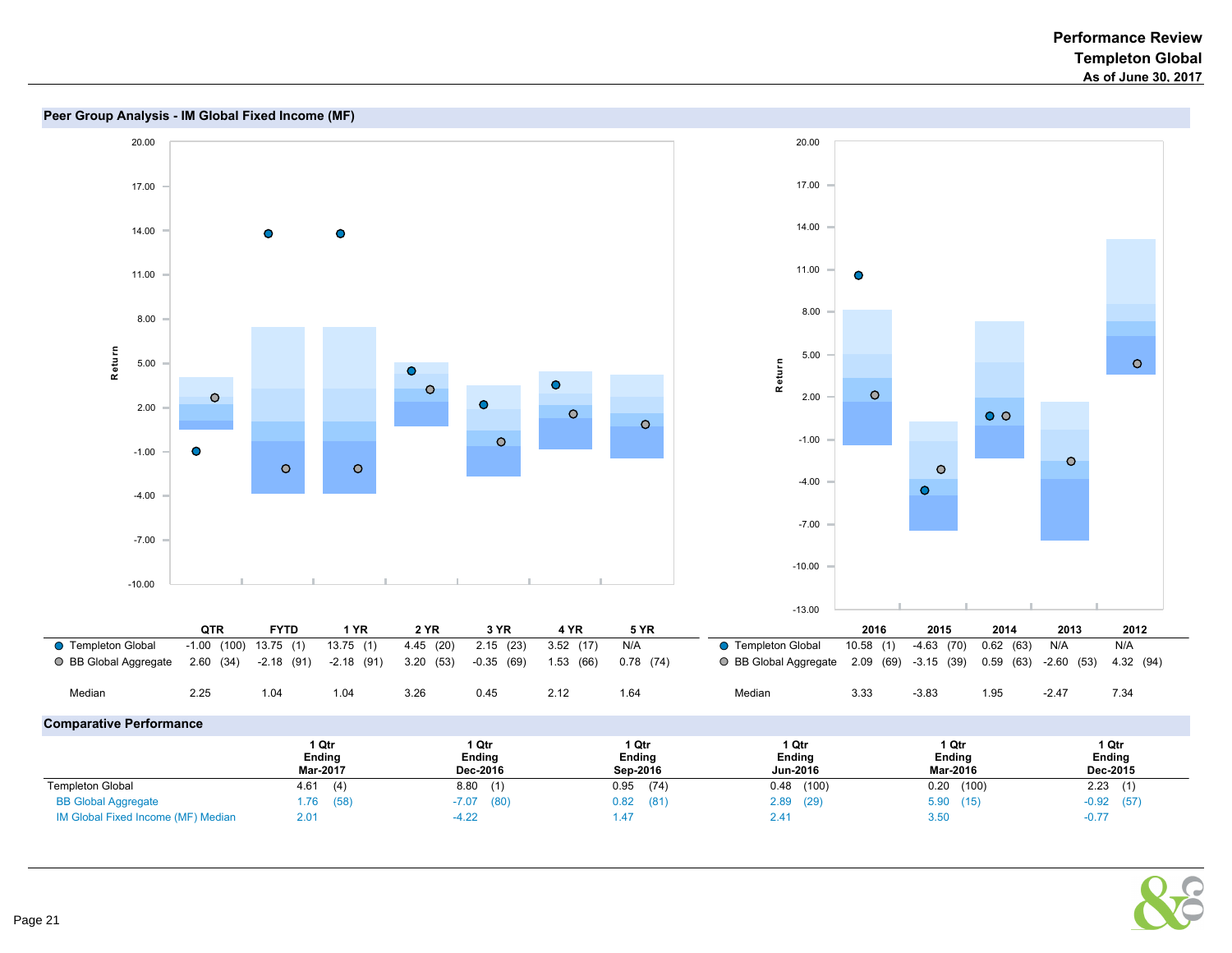

#### 3 Yr Rolling Percentile Ranking - 5 Years



#### Peer Group Scattergram - 3 Years



#### Peer Group Scattergram - 5 Years



|                           | Return  | <b>Standard</b><br><b>Deviation</b> |                       | Return | <b>Standard</b><br><b>Deviation</b> |
|---------------------------|---------|-------------------------------------|-----------------------|--------|-------------------------------------|
| <b>O</b> Templeton Global | 2.15    | 6.89                                | ◯ Templeton Global    | N/A    | N/A                                 |
| ○ BB Global Aggregate     | $-0.35$ | 4.97                                | ○ BB Global Aggregate | 0.78   | 4.58                                |
| _ Median                  | 0.45    | 4.37                                | _ Median              | 1.64   | 4.55                                |

#### Historical Statistics - 3 Years

|                            | <b>Tracking</b><br>Error | Up<br><b>Market</b><br>Capture | Down<br><b>Market</b><br>Capture | Alpha | Information<br>Ratio | Sharpe<br>Ratio | <b>Beta</b> | <b>Downside</b><br><b>Risk</b> |
|----------------------------|--------------------------|--------------------------------|----------------------------------|-------|----------------------|-----------------|-------------|--------------------------------|
| <b>Templeton Global</b>    | 8.82                     | ، ۱ ،                          | $-33.01$                         | 2.37  | 0.29                 | 0.31            | -U.T        | 4. L                           |
| <b>BB Global Aggregate</b> | 0.00                     | 00.00                          | 100.00                           | 0.00  | N/A                  | $-0.09$         | $1.00 -$    | ັ.                             |

#### Historical Statistics - 5 Years

|                            | Tracking<br>Error | Up<br><b>Market</b><br>Capture | Down<br><b>Market</b><br>Capture | Alpha | Information<br>Ratio | Sharpe<br>Ratio | <b>Beta</b>       | <b>Downside</b><br><b>Risk</b> |
|----------------------------|-------------------|--------------------------------|----------------------------------|-------|----------------------|-----------------|-------------------|--------------------------------|
| <b>Templeton Global</b>    | N/A               | N/A                            | N/A                              | N/A   | N/A                  | N/A             | N/A               | N/A                            |
| <b>BB Global Aggregate</b> | 0.00              | 100.00                         | 100.00                           | 0.00  | N/f                  | 0.16            | 1.00 <sub>1</sub> | 331<br><b>.</b>                |

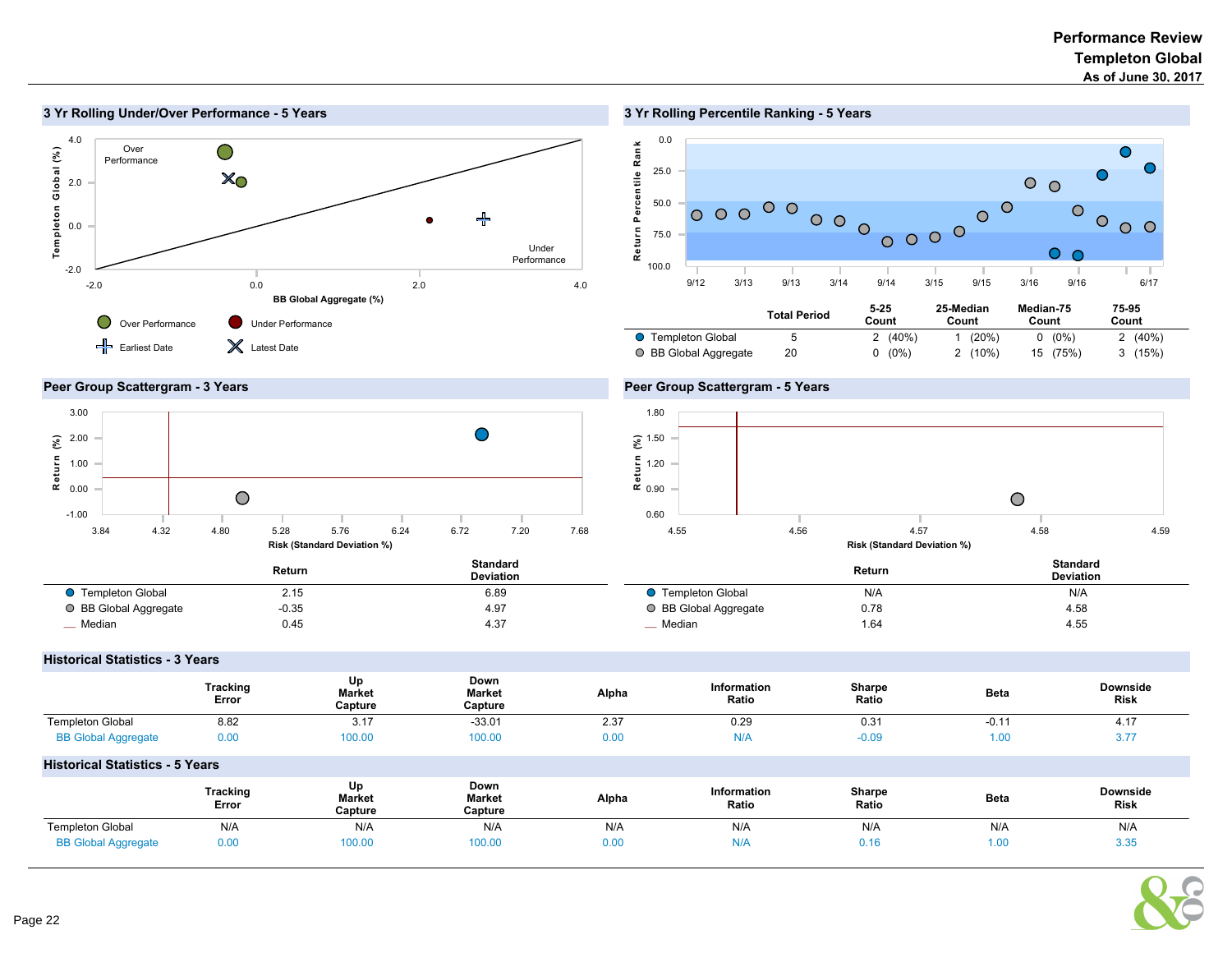



Page 23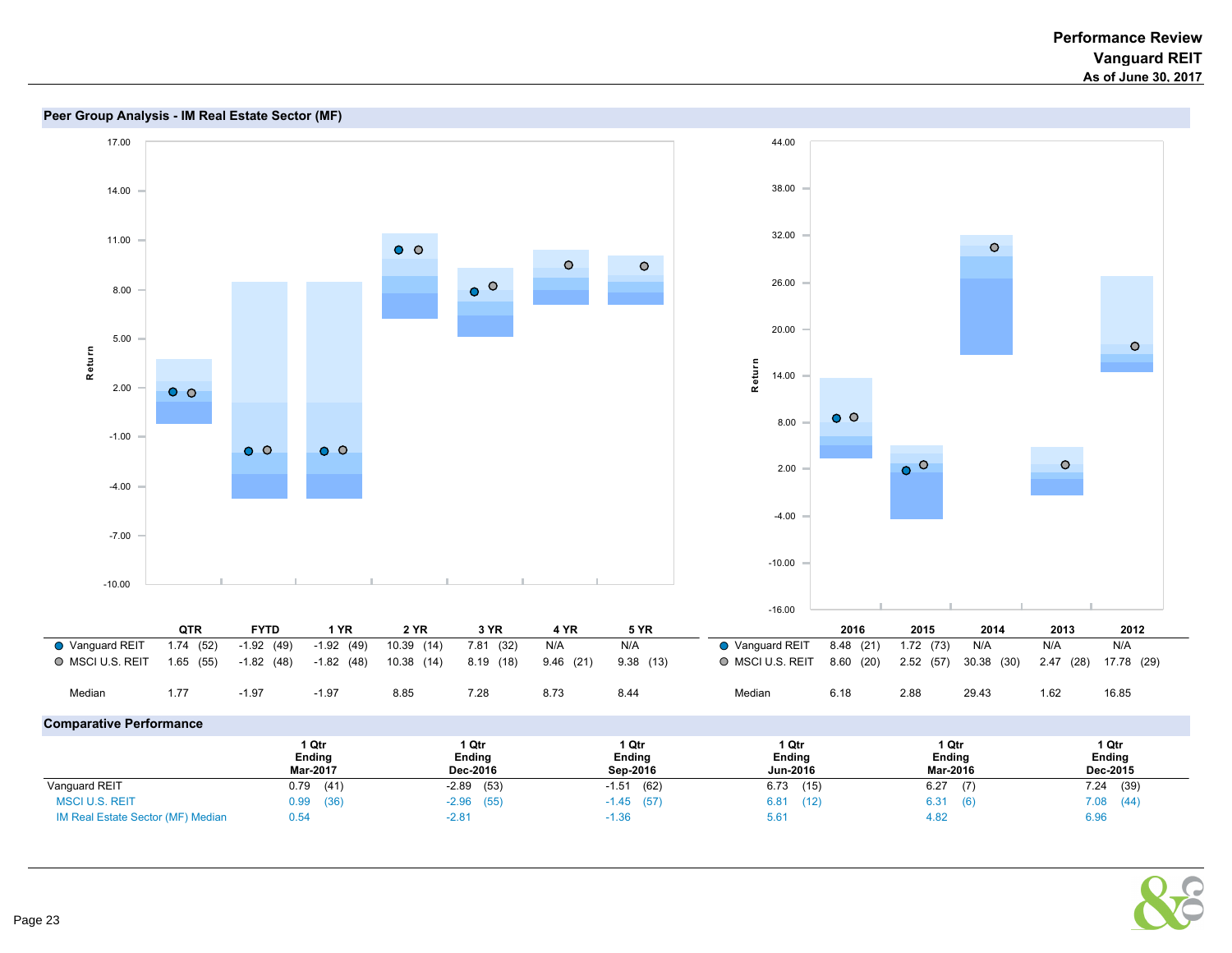Trenton Fire & Police Fee Analysis As of June 30, 2017

|                                       | <b>Estimated</b><br><b>Annual Fee</b><br>(%) | <b>Market Value</b><br>$($ \$) | <b>Estimated</b><br><b>Annual Fee</b><br>$($ \$) | <b>Fee Schedule</b>                                                  |
|---------------------------------------|----------------------------------------------|--------------------------------|--------------------------------------------------|----------------------------------------------------------------------|
| Vanguard 500 Index (VFIAX)            | 0.05                                         | 12,704,197                     | 6,352                                            | 0.05 % of Assets                                                     |
| Seizert Capital                       | 0.65                                         | 5,030,462                      | 32,698                                           | 0.65 % of Assets                                                     |
| Loomis Sayles SMID Core               | 0.90                                         | 6,662,725                      | 59,965                                           | 0.90 % of First \$10 M<br>0.75 % of Next \$40 M<br>0.60 % Thereafter |
| Vanguard FTSE Developed Markets (VEA) | 0.09                                         | 6,814,990                      | 6,133                                            | 0.09 % of Assets                                                     |
| Vanguard FTSE Emerging Markets (VWO)  | 0.14                                         | 3,009,253                      | 4,213                                            | 0.14 % of Assets                                                     |
| Loomis Sayles Core Plus               | 0.43                                         | 12,393,956                     | 53,379                                           | 0.45 % of First \$10 M<br>0.35 % of Next \$10 M<br>0.25 % Thereafter |
| Templeton Global Total Return (FTTRX) | 0.69                                         | 2,748,414                      | 18,964                                           | 0.69 % of Assets                                                     |
| Vanguard REIT (VNQ)                   | 0.12                                         | 2,035,639                      | 2,443                                            | 0.12 % of Assets                                                     |
| Cash Account                          |                                              | 857,935                        | $\overline{\phantom{a}}$                         |                                                                      |
| <b>Total Retirement Plan</b>          | 0.35                                         | 52,257,572                     | 184,147                                          |                                                                      |

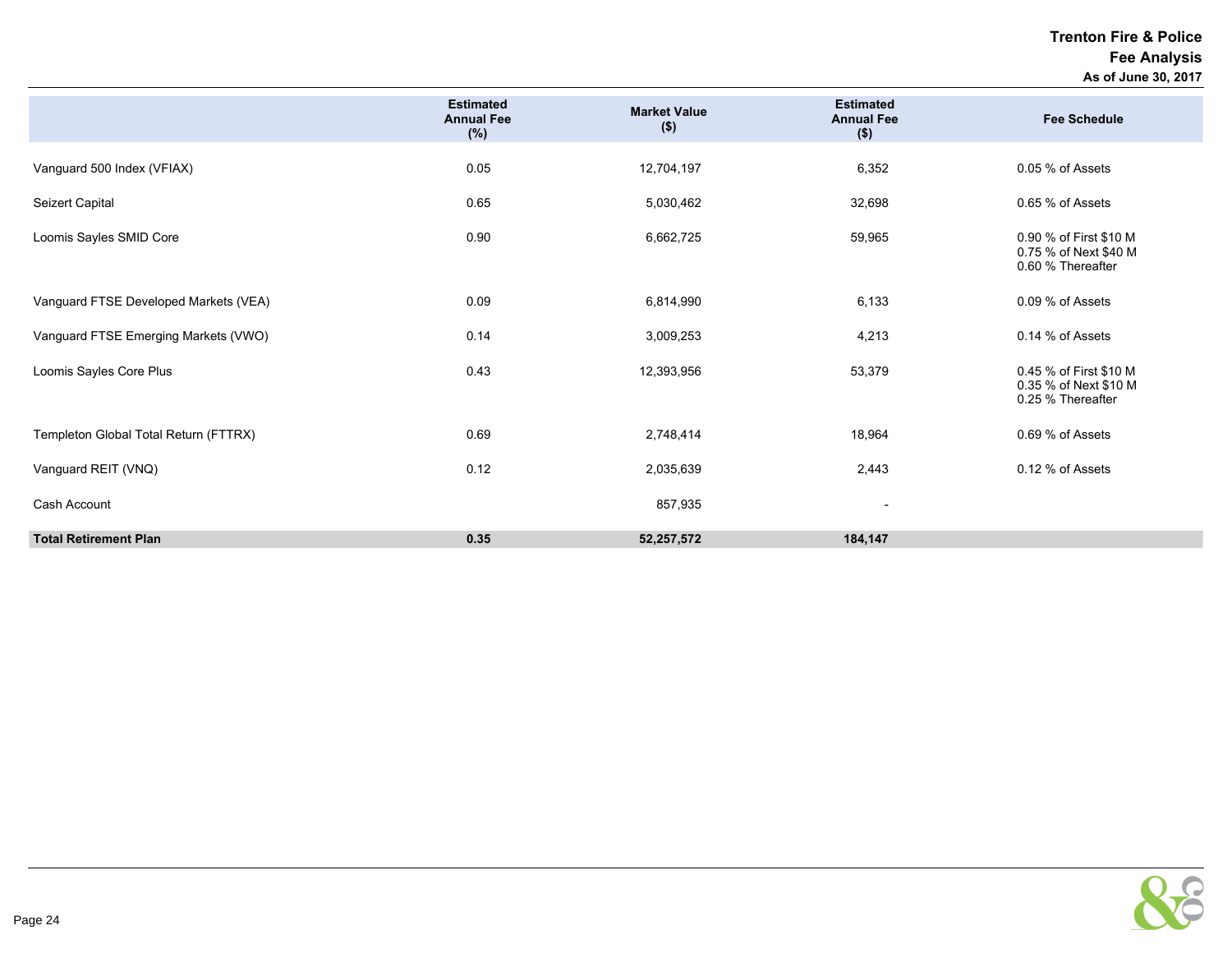Historical Hybrid Composition Total Fund Policy As of June 30, 2017

| <b>Historical Hybrid Composition</b>          |            |
|-----------------------------------------------|------------|
| <b>Allocation Mandate</b>                     | Weight (%) |
| <b>Mar-1988</b>                               |            |
| Trenton Fire & Police Historical Policy Index | 100.00     |
|                                               |            |
| <b>Jan-2016</b>                               |            |
| Russell 3000 Index                            | 39.00      |
| Russell 2500 Index                            | 10.00      |
| MSCI EAFE (Net) Index                         | 16.00      |
| MSCI Emerging Markets (Net) Index             | 3.00       |
| Bloomberg Barclays U.S. Aggregate Index       | 20.00      |
| Bloomberg Barclays Global Aggregate           | 5.00       |
| NCREIF Fund Index-ODCE (VW)                   | 5.00       |
| Citigroup 3 Month T-Bill Index                | 2.00       |
| Apr-2016                                      |            |
| Russell 3000 Index                            | 31.00      |
| Russell 2500 Index                            | 10.00      |
| MSCI EAFE (Net) Index                         | 16.00      |
| MSCI Emerging Markets (Net) Index             | 3.00       |
| Bloomberg Barclays U.S. Aggregate Index       | 28.00      |
| Bloomberg Barclays Global Aggregate           | 5.00       |
| <b>NCREIF Property Index</b>                  | 5.00       |
| Citigroup 3 Month T-Bill Index                | 2.00       |
| <b>May-2017</b>                               |            |
| S&P 500 Index                                 | 25.00      |
| Russell Midcap Index                          | 10.00      |
| Russell 2500 Index                            | 10.00      |
| MSCI EAFE (Net) Index                         | 14.00      |
| MSCI Emerging Markets (Net) Index             | 6.00       |
| Bloomberg Barclays U.S. Aggregate Index       | 25.00      |
| Bloomberg Barclays Global Aggregate           | 5.00       |
| MSCI U.S. REIT Index                          | 5.00       |
| Citigroup 3 Month T-Bill Index                | 0.00       |

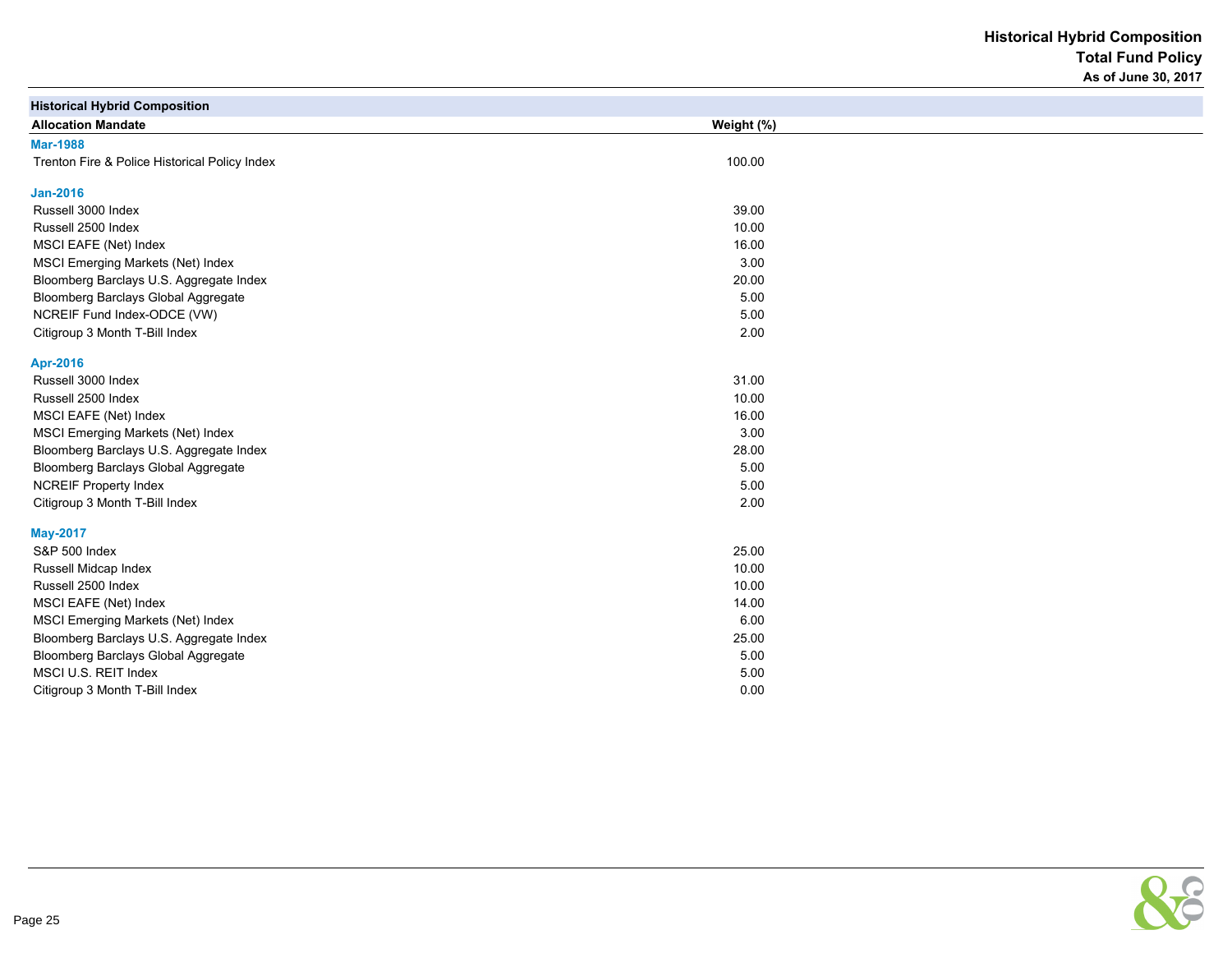## **Active vs. Passive: The Ongoing Debate**

According to Morningstar, passive investments received record inflows of over \$500 billion in 2016. Given the focus on fee transparency, equalization and litigation, some plan fiduciaries wonder if offering actively managed funds in their defined contribution plan entails more fiduciary risk than lower cost passive funds.

## **Arguments For Passive**

- **✓** Cost
- $\checkmark$  Eliminate periods of benchmark underperformance
- $\checkmark$  Easier to monitor
- $\checkmark$  Eliminate advisor conflicts
- $\checkmark$  Perceived performance advantages in all asset classes

## **Arguments Against Passive**

- × Capture 100% of every market downturn
- ×Market inefficiencies still exist
- × Misperceptions of active management
- × Never achieve above-market return

## **QUESTION:**

If you move to an all-passive menu, have you met your fiduciary responsibility to act exclusively in the best interests of plan participants and beneficiaries?

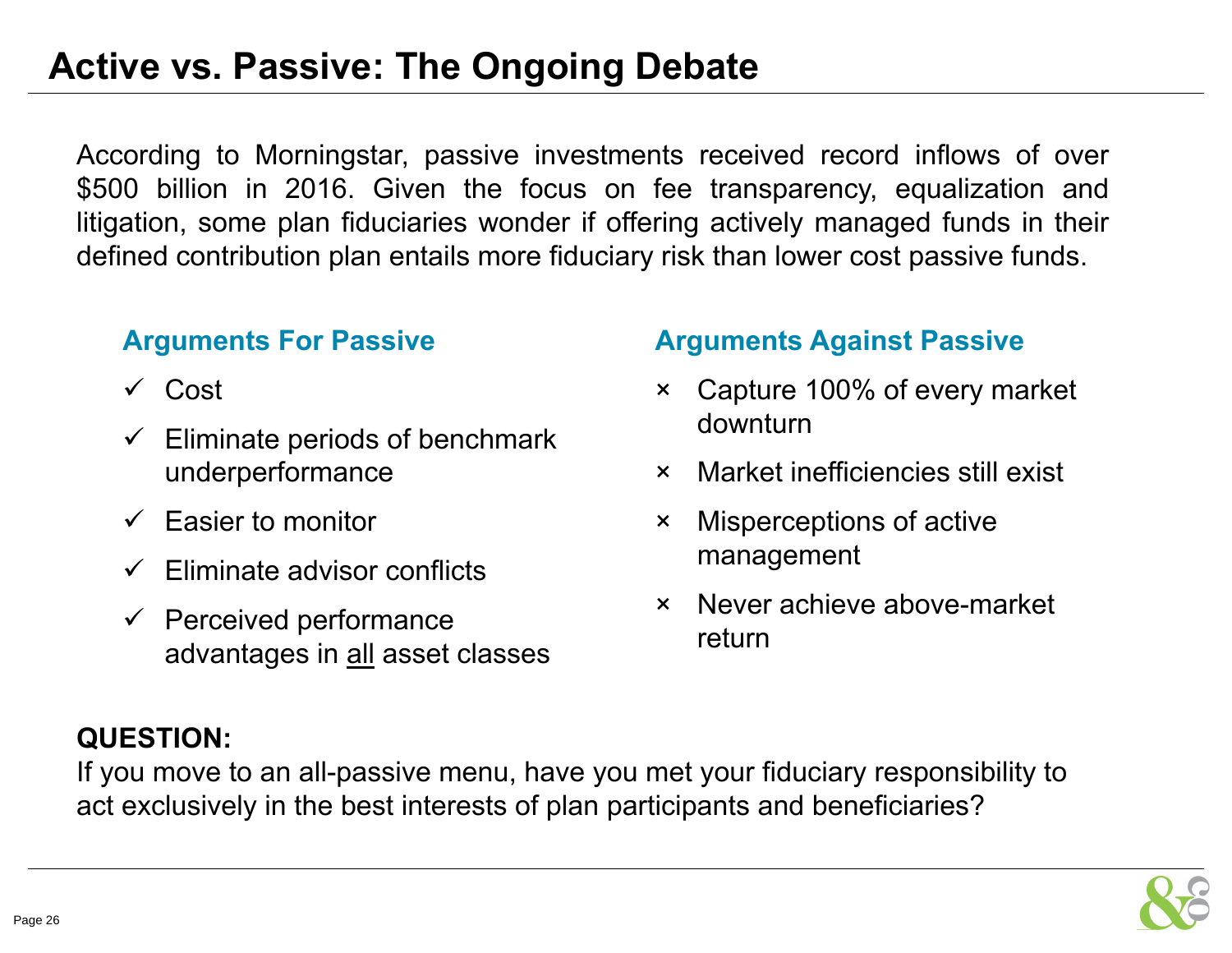## **Consider…**

- • Regulations focus on whether plan fiduciaries **acted prudently** in the selection and monitoring of an investment. They do not dictate specific investment strategies.
- • Litigation has centered around inappropriate share class usage and subsequent excessive fees.
- $\bullet$  An actively managed fund may have the potential to deliver better long-term results net of fees.



Source: Morningstar Direct Asset Flows Report

- •Actively managed funds may have the ability to offer better downside protection.
- $\bullet$  Fiduciaries should consider other relevant factors when making an investment decision. They are not precluded from considering factors beyond investment cost or index tracking.

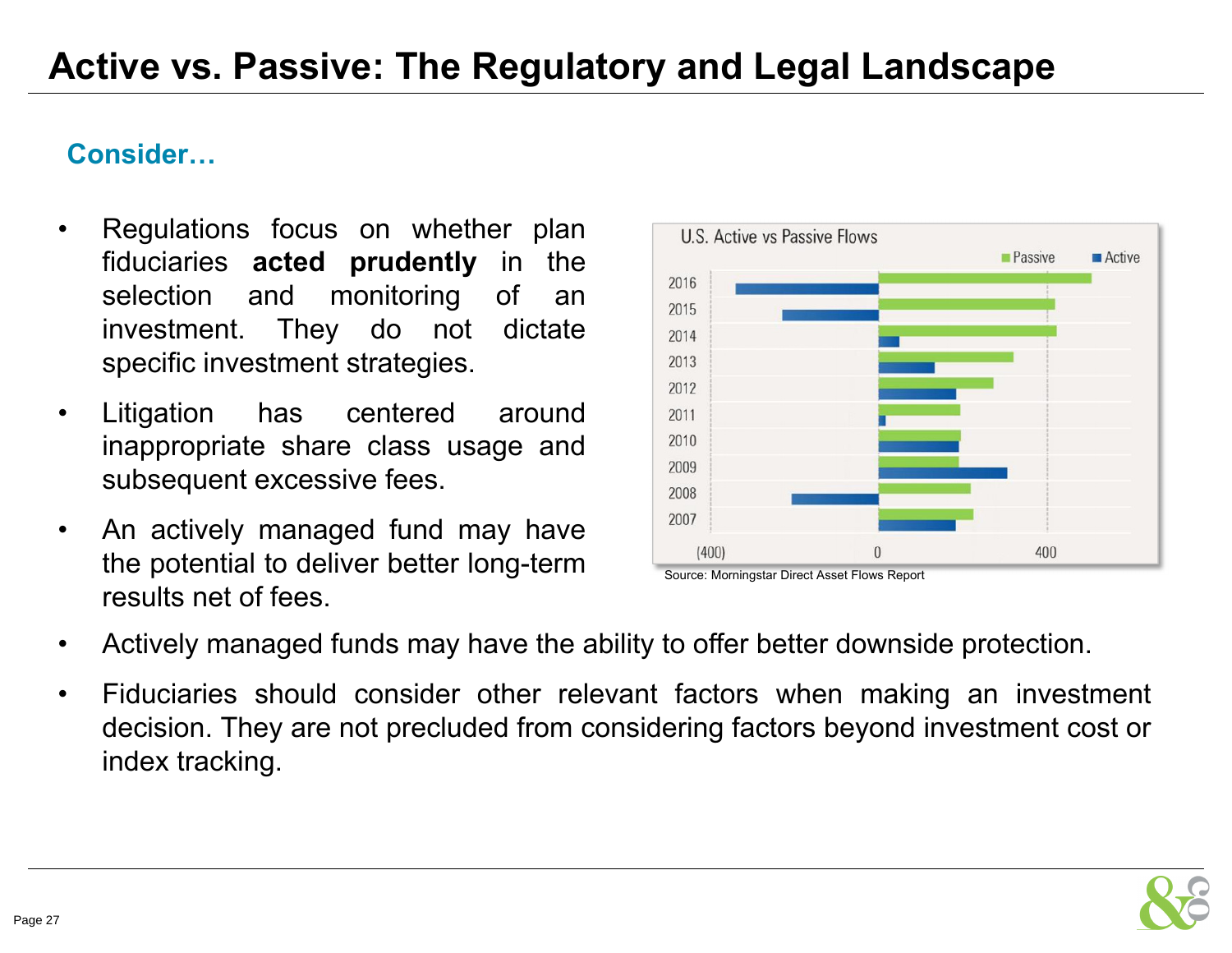- $\bullet$ Document investment policies, processes and decisions.
- • Evaluate, confirm, and document plan investment fees based on the needs of the plan and its participants.
- • Do not automatically rely on <sup>a</sup> simple yes/no decision. In some asset classes and in some market cycles, active managers have regularly out-performed their passive peers.
- $\bullet$  The fee savings from passive management as well as the opportunity for active managers to add alpha is different for each asset class.
- • What may be right for one plan may be the wrong solution for another plan. There is no "one-size fits all approach" that is universally acceptable.
- • Fiduciaries who prudently select and monitor an investment are not liable for any loss or underperformance of the fund.

This content is provided for informational purposes only and should not be regarded as investment advice or as a recommendation regarding any particular course of action. AndCo does not provide legal or tax advice and you are encouraged to consult your own lawyer or accountant before making decisions with legal or tax implications.

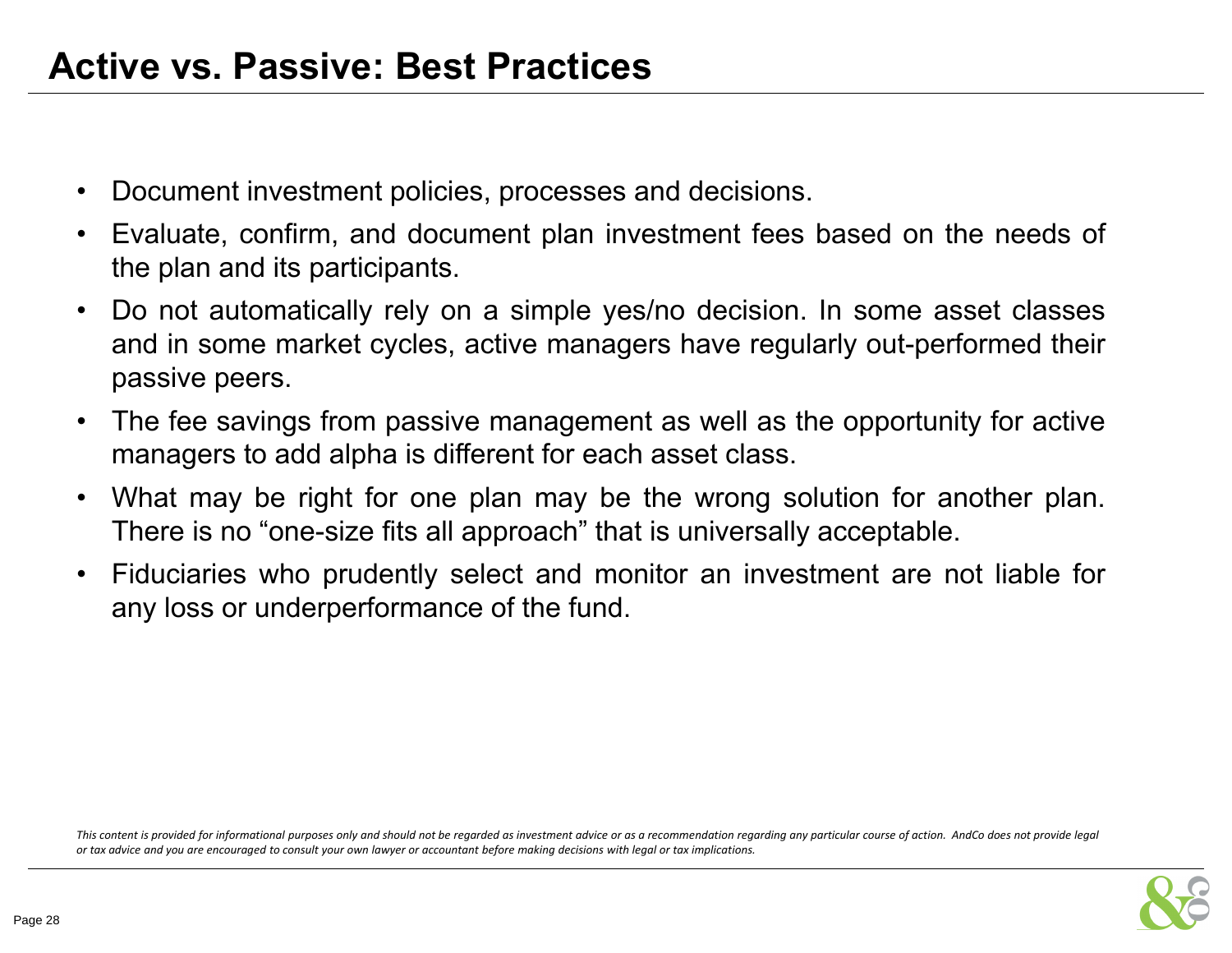| <b>Active Return</b>                  | - Arithmetic difference between the manager's performance and the designated benchmark return over a specified time period.                                                                                                                                                                                                                                    |
|---------------------------------------|----------------------------------------------------------------------------------------------------------------------------------------------------------------------------------------------------------------------------------------------------------------------------------------------------------------------------------------------------------------|
| Alpha                                 | - A measure of the difference between a portfolio's actual performance and its expected return based on its level of risk as determined by beta. It determines the portfolio's<br>non-systemic return, or its historical performance not explained by movements of the market.                                                                                 |
| <b>Beta</b>                           | - A measure of the sensitivity of a portfolio to the movements in the market. It is a measure of the portfolio's systematic risk.                                                                                                                                                                                                                              |
| Consistency                           | - The percentage of quarters that a product achieved a rate of return higher than that of its benchmark. Higher consistency indicates the manager has contributed more to the<br>product's performance.                                                                                                                                                        |
| Distributed to Paid In (DPI)          | - The ratio of money distributed to Limited Partners by the fund, relative to contributions. It is calculated by dividing cumulative distributions by paid in capital. This multiple<br>shows the investor how much money they got back. It is a good measure for evaluating a fund later in its life because there are more distributions to measure against. |
| <b>Down Market Capture</b>            | - The ratio of average portfolio performance over the designated benchmark during periods of negative returns. A lower value indicates better product performance                                                                                                                                                                                              |
| <b>Downside Risk</b>                  | - A measure similar to standard deviation that utilizes only the negative movements of the return series. It is calculated by taking the standard deviation of the negative<br>quarterly set of returns. A higher factor is indicative of a riskier product.                                                                                                   |
| <b>Excess Return</b>                  | - Arithmetic difference between the manager's performance and the risk-free return over a specified time period.                                                                                                                                                                                                                                               |
| <b>Excess Risk</b>                    | - A measure of the standard deviation of a portfolio's performance relative to the risk free return.                                                                                                                                                                                                                                                           |
| <b>Information Ratio</b>              | - This calculates the value-added contribution of the manager and is derived by dividing the active rate of return of the portfolio by the tracking error. The higher the<br>Information Ratio, the more the manager has added value to the portfolio.                                                                                                         |
| <b>Public Market Equivalent (PME)</b> | - Designs a set of analyses used in the Private Equity Industry to evaluate the performance of a Private Equity Fund against a public benchmark or index.                                                                                                                                                                                                      |
| R-Squared                             | - The percentage of a portfolio's performance that can be explained by the behavior of the appropriate benchmark. A high R-Squared means the portfolio's performance has<br>historically moved in the same direction as the appropriate benchmark.                                                                                                             |
| Return                                | - Compounded rate of return for the period.                                                                                                                                                                                                                                                                                                                    |
| <b>Sharpe Ratio</b>                   | - Represents the excess rate of return over the risk free return divided by the standard deviation of the excess return. The result is an absolute rate of return per unit of risk. A<br>higher value demonstrates better historical risk-adjusted performance.                                                                                                |
| <b>Standard Deviation</b>             | - A statistical measure of the range of a portfolio's performance. It represents the variability of returns around the average return over a specified time period.                                                                                                                                                                                            |
| Total Value to Paid In (TVPI)         | - The ratio of the current value of remaining investments within a fund, plus the total value of all distributions to date, relative to the total amount of capital paid into the fund<br>to date. It is a good measure of performance before the end of a fund's life                                                                                         |
| <b>Tracking Error</b>                 | - This is a measure of the standard deviation of a portfolio's returns in relation to the performance of its designated market benchmark.                                                                                                                                                                                                                      |
| <b>Treynor Ratio</b>                  | - Similar to Sharpe ratio but utilizes beta rather than excess risk as determined by standard deviation. It is calculated by taking the excess rate of return above the risk free<br>rate divided by beta to derive the absolute rate of return per unit of risk. A higher value indicates a product has achieved better historical risk-adjusted performance. |
| <b>Up Market Capture</b>              | - The ratio of average portfolio performance over the designated benchmark during periods of positive returns. A higher value indicates better product performance.                                                                                                                                                                                            |

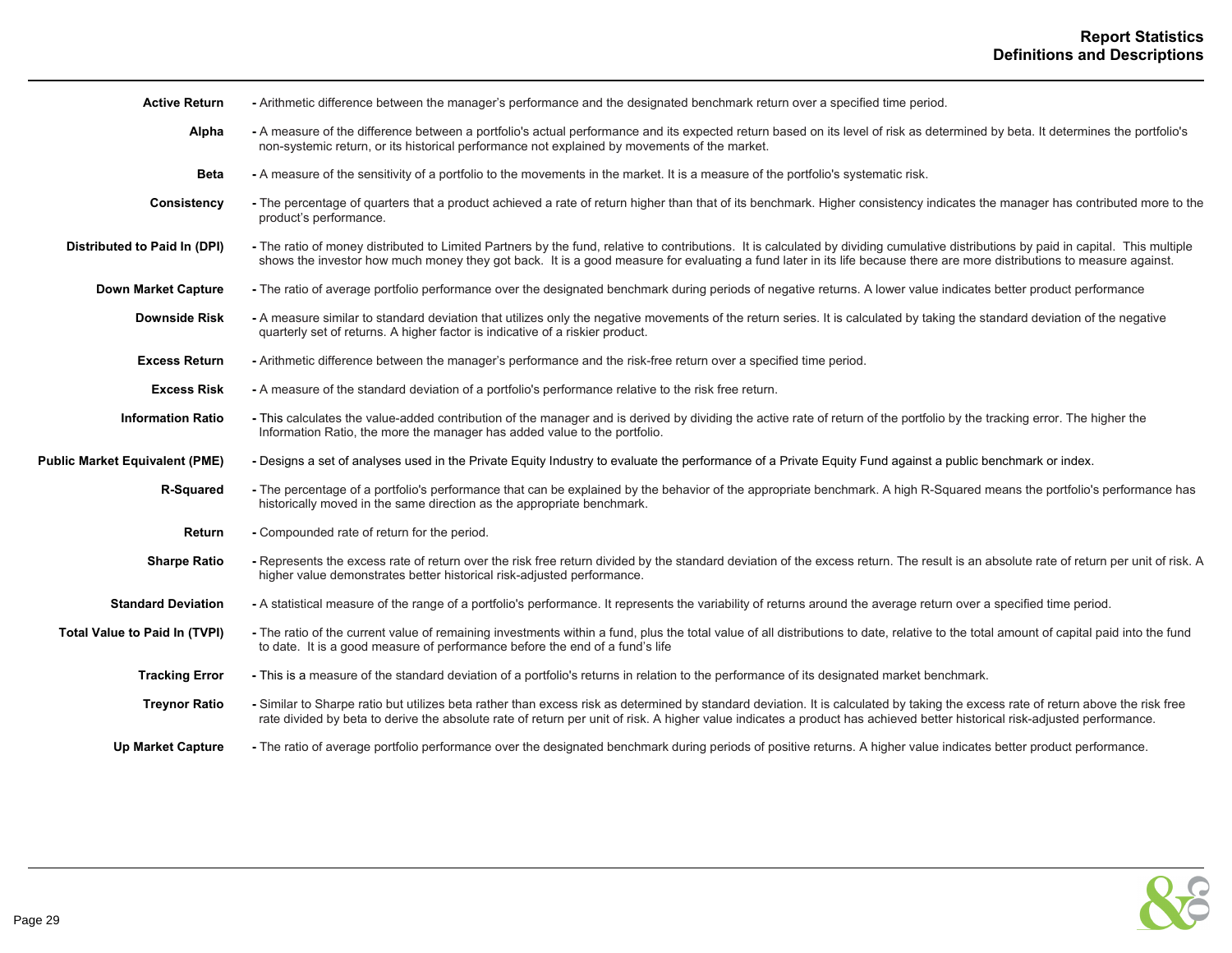AndCo compiled this report for the sole use of the client for which it was prepared. AndCo is responsible for evaluating the performance results of the Total Fund along with the investment advisors by comparing their performance with indices and other related peer universe data that is deemed appropriate. AndCo uses the results from this evaluation to make observations and recommendations to the client.

AndCo uses time-weighted calculations which are founded on standards recommended by the CFA Institute. The calculations and values shown are based on information that is received from custodians. AndCo analyzes transactions as indicated on the custodian statements and reviews the custodial market values of the portfolio. As a result, this provides AndCo with a reasonable basis that the investment information presented is free from material misstatement. This methodology of evaluating and measuring performance provides AndCo with a practical foundation for our observations and recommendations. Nothing came to our attention that would cause AndCo to believe that the information presented is significantly misstated.

This performance report is based on data obtained by the client's custodian(s), investment fund administrator, or other sources believed to be reliable. While these sources are believed to be reliable, the data providers are responsible for the accuracy and completeness of their statements. Clients are encouraged to compare the records of their custodian(s) to ensure this report fairly and accurately reflects their various asset positions.

The strategies listed may not be suitable for all investors. We believe the information provided here is reliable, but do not warrant its accuracy or completeness. Past performance is not an indication of future performance. Any information contained in this report is for informational purposes only and should not be construed to be an offer to buy or sell any securities, investment consulting, or investment management services.

Additional information included in this document may contain data provided by from index databases, public economic sources and the managers themselves.

This document may contain data provided by Bloomberg Barclays. Bloomberg Barclays Index data provided by way of Barclays Live.

This document may contain data provided by Standard and Poor's. Nothing contained within any document, advertisement or presentation from S&P Indices constitutes an offer of services in jurisdictions where S&P Indices does not have the necessary licenses. All information provided by S&P Indices is impersonal and is not tailored to the needs of any person, entity or group of persons. Any returns or performance provided within any document is provided for illustrative purposes only and does not demonstrate actual performance. Past performance is not a quarantee of future investment results.

This document may contain data provided by MSCI, Inc. Copyright MSCI, 2017. Unpublished. All Rights Reserved. This information may only be used for your internal use, may not be reproduced or redisseminated in any form and may not be used to create any financial instruments or products or any indices. This information is provided on an "as is" basis and the user of this information assumes the entire risk of any use it may make or permit to be made of this information. Neither MSCI, any of its affiliates or any other person involved in or related to compiling, computing or creating this information makes any express or implied warranties or representations with respect to such information or the results to be obtained by the use thereof, and MSCI, its affiliates and each such other person hereby expressly disclaim all warranties (including, without limitation, all warranties of originality, accuracy, completeness, timeliness, non-infringement, merchantability and fitness for a particular purpose) with respect to this information. Without limiting any of the foregoing, in no event shall MSCI, any of its affiliates or any other person involved in or related to compiling, computing or creating this information have any liability for any direct, indire special, incidental, punitive, consequential or any other damages (including, without limitation, lost profits) even if notified of, or if it might otherwise have anticipated, the possibility of such damages.

This document may contain data provided by Russell Investment Group. Russell Investment Group is the source owner of the data contained or reflected in this material and all trademarks and copyrights related thereto. The material may contain confidential information and unauthorized use, disclosure, copying, dissemination or redistribution is strictly prohibited. This is a user presentation of the data. Russell Investment Group is not responsible for the formatting or configuration of this material or for any inaccuracy in presentation thereof.

This document may contain data provided by Morningstar. All rights reserved. Use of this content requires expert knowledge. It is to be used by specialist institutions only. The information contained herein: (1) is proprietary to Morningstar and/or its content providers; (2) may not be copied, adapted or distributed; and (3) is not warranted to be accurate, complete or timely. Neither Morningstar nor its content providers are responsible for any damages or losses arising from any use of this information, except where such damages or losses cannot be limited or excluded by law in your jurisdiction. Past financial performance is not guarantee of future results.